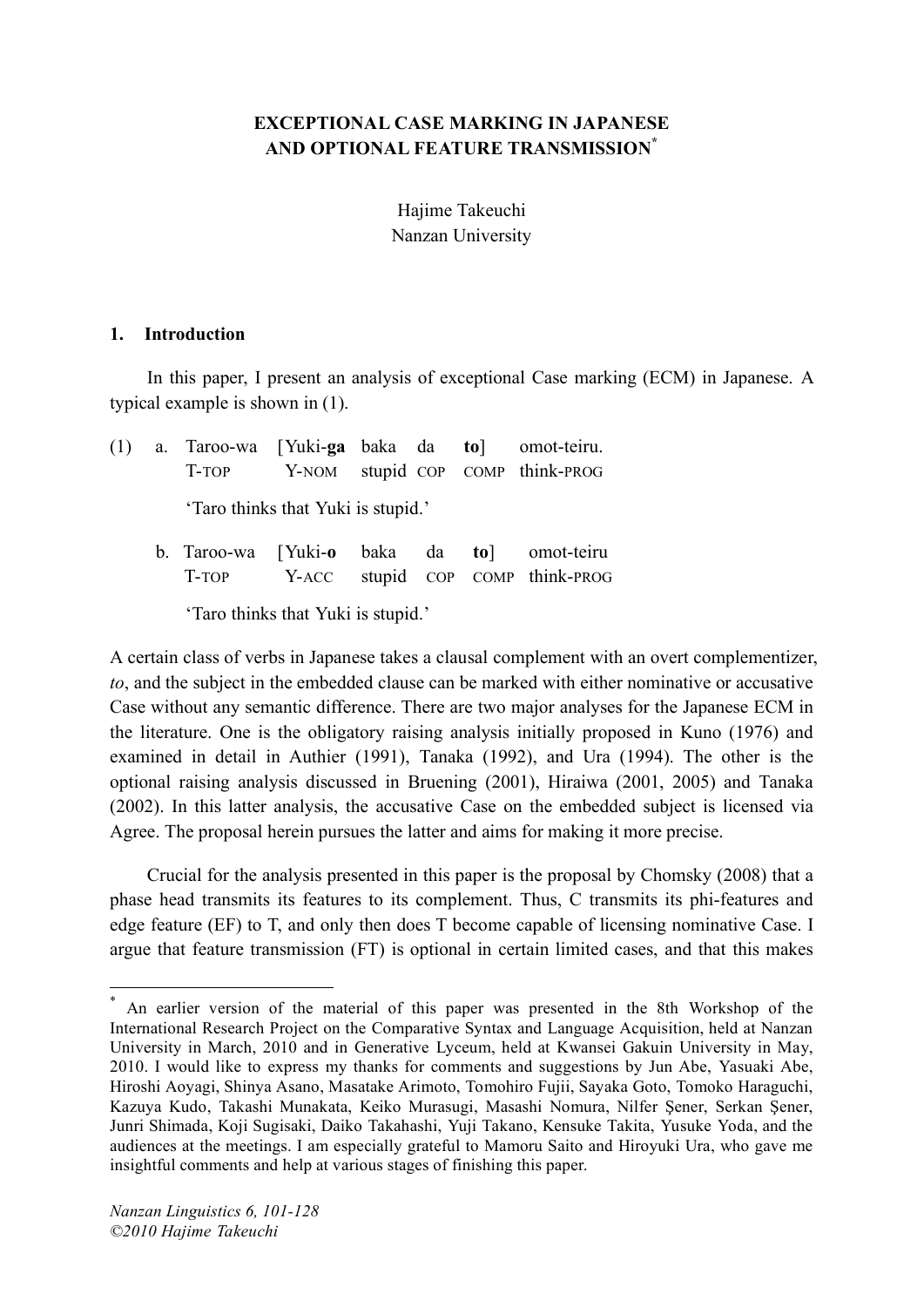the Case alternation in (1) possible. More concretely, the C, *to*, transmits its phi-features to the embedded T in (1a), and the nominative Case on the embedded subject is valued by the T. This feature transmission does not occur in (1b), and as a result, the accusative embedded subject is valued by the matrix V, which inherits features from the matrix *v*.

I further argue that this analysis enables us to capture some interesting differences between the Japanese ECM and the Turkish ECM. ECM in Turkish looks very similar to its Japanese counterpart on the surface. That is to say, the embedded CP is headed by an overt complementizer and the embedded subject can appear in either nominative or accusative Case, as shown in (2), cited from Şener (2008).

|  | $(2)$ a. Pelin [sen- $\boldsymbol{\theta}$ |                     | Timbuktu-ya git-ti-n |  | diye] bil-iyor-muş.             |
|--|--------------------------------------------|---------------------|----------------------|--|---------------------------------|
|  |                                            | P-NOM you-NOM T-DAT |                      |  | go-PAST-2SG COMP know-PROG-EVID |
|  | 'Pelin thought that you went to Timbuktu.' |                     |                      |  |                                 |

b. Pelin [sen-**i** Timbuktu-ya git-ti(-n) diye] bil-iyor-muş. P-NOM you-ACC T-DAT go-PAST(-2SG) COMP know-PROG-EVID

'Pelin thought that you went to Timbuktu.'

However, the discussion in Şener (2008) makes it clear that there are important differences between Japanese and Turkish. For example, the embedded accusative subject in Turkish must be construed as a topic while there is no such requirement in Japanese. Adapting Şener's (2008) analysis for Turkish, I propose a micro-parameter that distinguishes the two languages. Simply put, feature transmission from C can be optional, but in Japanese, it is the complementizer *to*, but not any other complementizer, that can optionally transmit features, whereas in Turkish, only the Topic head, which constitutes a part of the C complex in the right periphery of the embedded clause, exhibits this optionality.

In the following section, I briefly present the basic properties of ECM in Japanese, and discuss the analyses proposed in Kuno (1976), Hiraiwa (2001, 2005), and Tanaka (2002). Then, in Section 3, I go over Chomsky's (2008) proposal on feature transmission, and show how it solves the problems of the earlier analyses. Section 4 presents a comparative study of the Turkish ECM and the Japanese ECM. Section 5 concludes the paper.

# **2. A Description of ECM in Japanese and a Literature Review**

This section presents a brief description of the Japanese ECM, and discusses the analyses proposed in the literature. The facts presented herein are widely shared. The latter part of the section reviews alternative approaches to ECM in Japanese. It is shown that evidence converges on the proposal by Tanaka (2002) that the accusative subject moves to the embedded Spec, CP.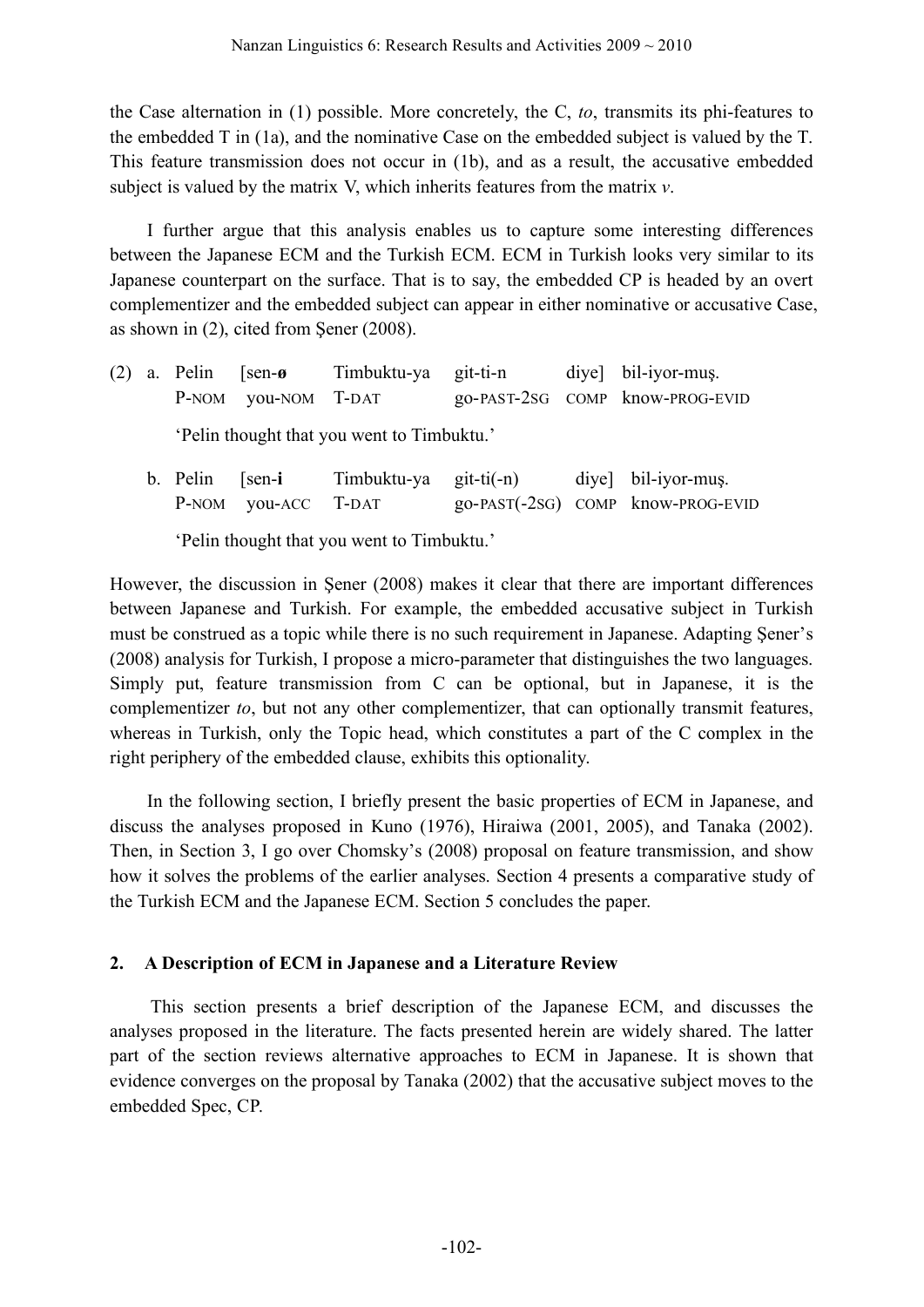### **2.1. Basic Properties of ECM in Japanese**

This section introduces two major properties of the Japanese ECM. One is a free Case alternation and the other concerns the locality of accusative checking.

It is widely accepted that a free Case alternation takes place in the clausal complements of a certain class of verbs in Japanese. The examples in (1) are repeated as (3).

|  |                                    |  | (3) a. Taroo-wa [Yuki-ga baka da to] omot-teiru.                                      |
|--|------------------------------------|--|---------------------------------------------------------------------------------------|
|  |                                    |  | T-TOP Y-NOM stupid COP COMP think-PROG                                                |
|  | 'Taro thinks that Yuki is stupid.' |  |                                                                                       |
|  |                                    |  | b. Taroo-wa [Yuki-o baka da to] omot-teiru.<br>T-TOP Y-ACC stupid COP COMP think-PROG |
|  |                                    |  |                                                                                       |

'Taro thinks that Yuki is stupid.'

The examples in (3) differ from each other minimally with respect to the Case particle on the subject of the embedded clause. In (3a), the embedded subject is marked with nominative Case, which is the usual Case marker for subjects in Japanese. On the other hand, in (3b), the embedded subject carries the accusative Case particle. Note that the alternation in (3) is totally optional. It is however not the case that this alternation is observed with just any matrix verb. Consider the examples in (4), where the matrix verb differs from that in (3).

(4) a. Taroo-wa [Yuki-**ga** baka (da) ka] siritagat-teiru. T-TOP Y-NOM stupid (COP) O wonder-PROG 'Taro wonders whether or not Yuki is stupid.' b. \*Taroo-wa [Yuki-**o** baka (da) ka] siritagat-teiru. T-TOP **Y-ACC** stupid (COP) Q wonder-PROG 'Taro wonders whether or not Yuki is stupid.'

It has been analyzed that in (3), the matrix verb *omow-* 'think' is an ECM verb and is capable of assigning accusative Case to the embedded subject from outside the embedded clause, whereas in (4), the matrix verb *siritaga-* 'wonder' is not an ECM verb and hence lacks such an ability. This predicts a certain locality relation between the matrix verb and the accusative subject, which is borne out by the examples in (5), cited from Mihara and Hiraiwa  $(2006).<sup>1</sup>$ 

 <sup>1</sup> (5d) is slightly degraded but contrasts clearly with the ungrammatical (5c). The degradation may be due to the double-*o* constraint, which prohibits multiple occurrences of the accusative marker *o* in a single clause. See Harada (1977) and Kuroda (1978) for detailed discussion of this constraint.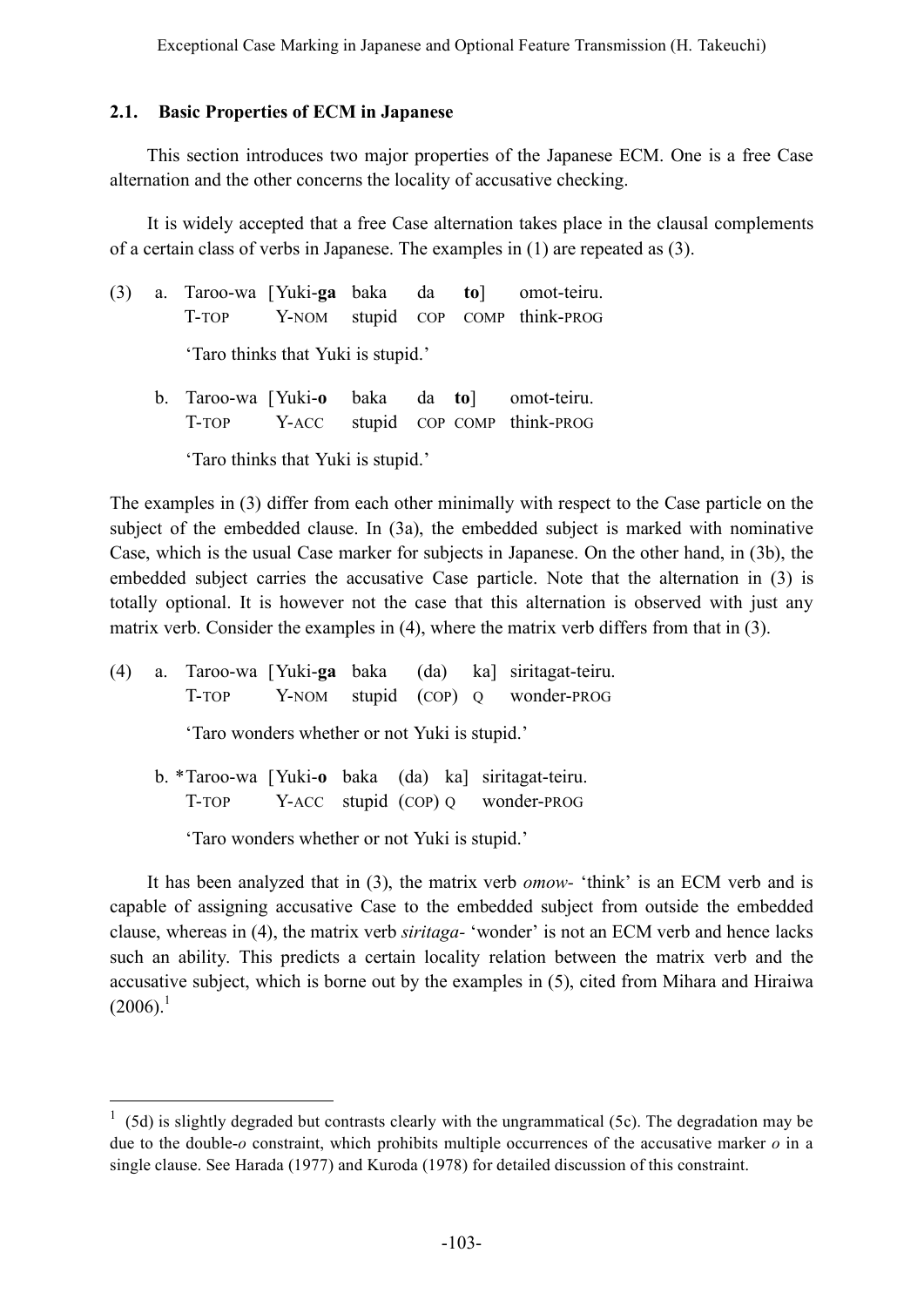- (5) a. Taroo-wa [Yuki-ga me-ga kirei da to] omot-ta. T-TOP Y-NOM eye-NOM beautiful COP COMP think-PAST 'Taro thought that Yuki's eyes are beautiful.'
	- b. Taroo-wa [Yuki-o me-ga kirei da to] omot-ta. T-TOP Y-ACC eye-NOM beautiful COP COMP think-PAST 'Taro thought that Yuki's eyes are beautiful.'
	- c. \*Taroo-wa [Yuki-ga me-o kirei da to] omot-ta. T-TOP Y-NOM eye-ACC beautiful COP COMP think-PAST 'Taro thought that Yuki's eyes are beautiful.'
	- d. Taroo-wa [Yuki-o me-o kirei da to] omot-ta. T-TOM [Y-ACC eye-ACC beautiful COP COMP think-PAST

'Taro thought that Yuki's eyes are beautiful.'

It is well known that a multiple nominative construction is allowed in Japanese, as in (5a). As the matrix predicate is a typical ECM verb, (5b) and (5d) are also grammatical. However, a nominative DP cannot precede an accusative DP, as shown in (5c). This indicates that the licenser of the accusative Case is located higher than that of the nominative Case, which, I assume, is the embedded T. The paradigm then confirms the hypothesis that an accusative subject is licensed by the matrix ECM verb.

### **2.2. Earlier Studies**

This section discusses two alternative approaches to ECM in Japanese. One is the obligatory raising analysis and the other is the optional raising analysis. I first point out that each of these analyses is based on evidence that is problematic for the other. Then, it is shown that a modified version of the optional raising analysis proposed by Tanaka (2002) successfully accommodates the relevant data. According to this analysis, the accusative subject moves to the embedded Spec, CP, and is licensed by the matrix verb via Agree. It is shown also, however, that this analysis raises new questions. I address those new questions in Section 3.

### **2.2.1. The Obligatory Raising Analysis**

The obligatory raising analysis was initially proposed in Kuno (1976) and is examined in Authier (1991), Tanaka (1992), and Ura (1994). According to this analysis, the accusative subject moves to the matrix clause in order for its accusative Case to be licensed.

Analysis A:  $[\text{TP} \dots [\text{VP} \text{SUBJ V}^0 \text{ [CP} \dots \text{f}_{SUBJ} \dots]]].$  (Linear order irrelevant)

Kuno (1976) presents two arguments in support of this analysis. One is based on the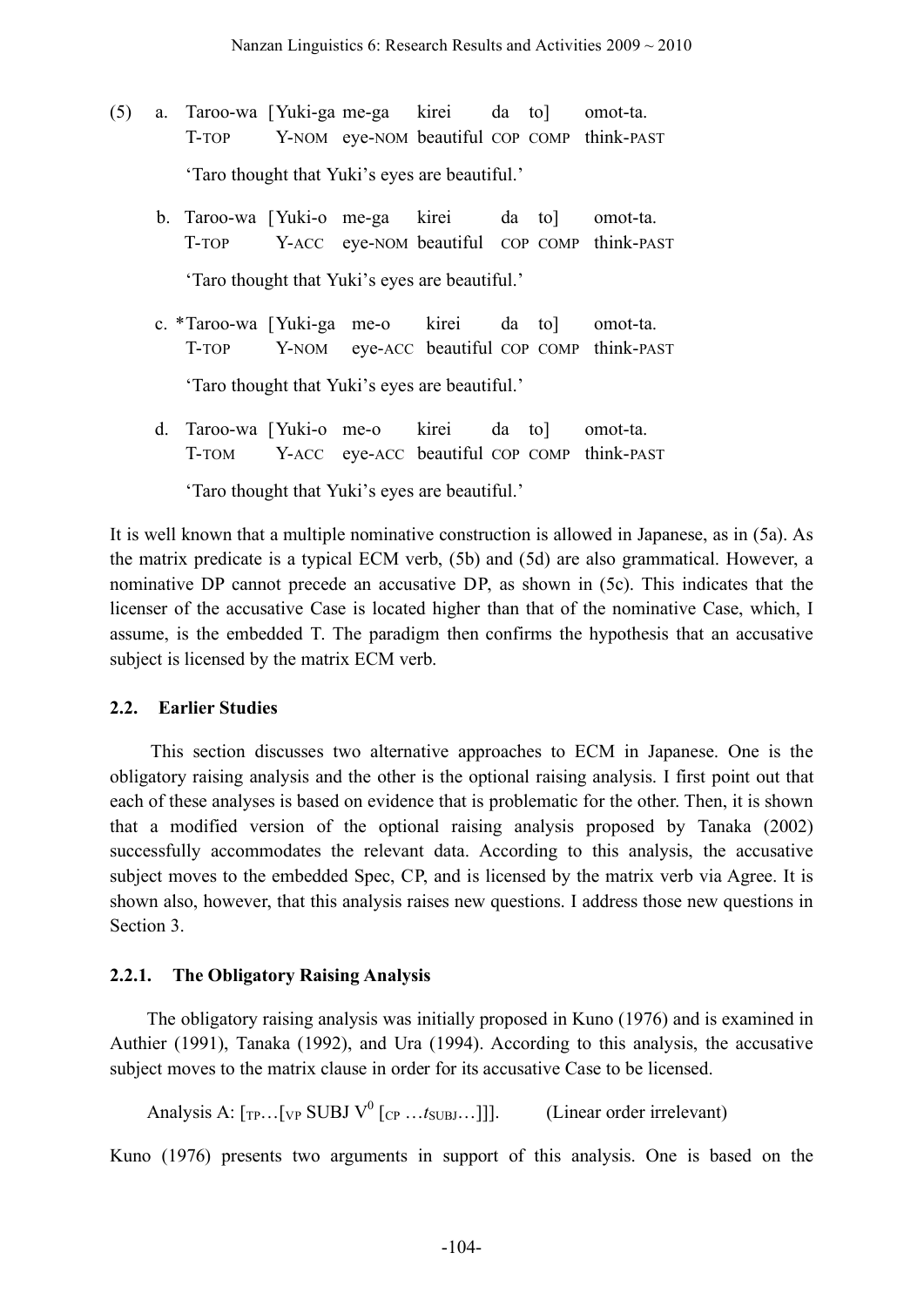observation about the linear order of constituents that an accusative subject can precede a matrix adverbial. The other concerns Condition B of the Binding Theory. This latter argument presents particularly strong evidence for obligatory raising of the accusative subject.

Let us start with the first argument. The examples in (6) are cited from Kuno (1976).

(6) *Adverb Modification*

a. \*Taroo-ga [Hanako-ga **orokanimo** tensai da to] omot-teiru. T-NOM H-NOM stupidly genius COP COMP think-PROG

'Taro stupidly thinks that Hanako is a genius.'

- b. Taroo-ga **orokanimo** [ Hanako-ga tensai da to] omot-teiru. T-NOM stupidly H-NOM genius COP COMP think-PROG 'Taro stupidly thinks that Hanako is a genius.'
- c. Taroo-ga Hanako-o **orokanimo** [tensai da to] omot-teiru. T-NOM H-ACC stupidly genius COP COMP think-PROG 'Taro stupidly thinks that Hanako is a genius.'
- d. Taroo-ga **orokanimo** Hanako-o [tensai da to] omot-teiru. T-NOM stupidly H-ACC genius COP COMP think-PROG 'Taro stupidly thinks that Hanako is a genius.'

As shown in (7), the adverb *orokanimo* 'stupidly' does not produce a rational interpretation when associated with the predicate *tensai da* 'is a genius'.

(7) #Hanako-wa **orokanimo** tensai da. H-TOP stupidly genius COP

'Hanako is stupidly a genius.'

Thus, in order for the example in (6) to make sense, the adverb *orokanimo* ought to be construed with the matrix predicate and hence be a matrix constituent. (6a) is ungrammatical under the interpretation where *orokanimo* is intended to be associated with the matrix verb. Kuno (1976) attributes this ungrammaticality of (6a) to a "mix-up" of matrix and embedded constituents. That is, the nominative subject *Hanako* is located within the embedded clause, and thus, the adverb *orokanimo*, being to the right of *Hanako*, cannot be in the matrix clause. (6b) is grammatical because there is no such mix-up. By contrast, an accusative embedded subject can either precede or follow the matrix adverb, as shown in (6c-d). Kuno (1976) argues that the example (6c) is grammatical because the accusative subject moves out of the embedded clause and becomes a matrix constituent. Note that this argument demonstrates that an accusative subject can be a matrix constituent, but does not show that it must be.

Kuno (1976) presents another, stronger argument based on Condition B of the Binding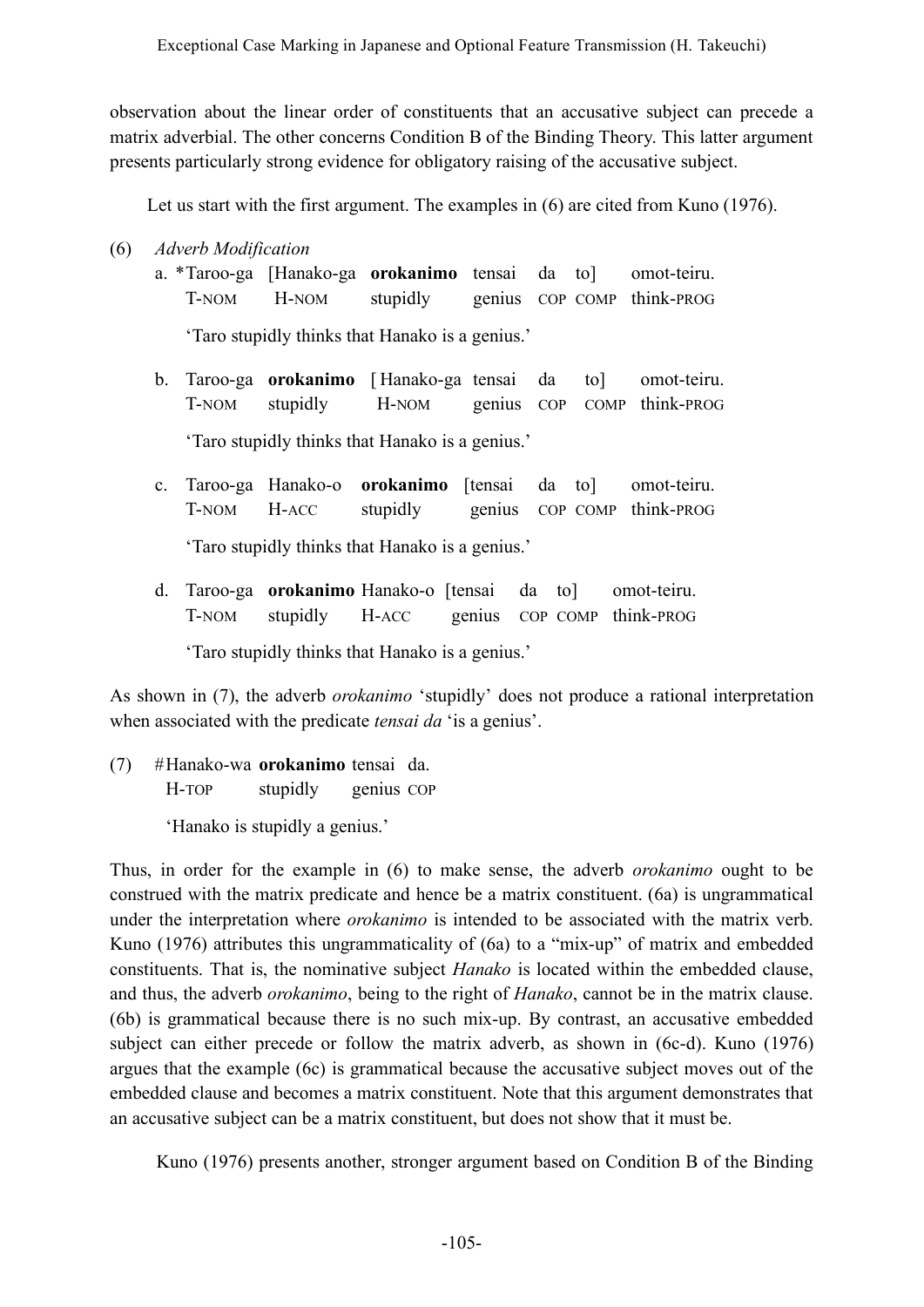Theory. The following example confirms that the distribution of Japanese pronouns is constrained by Condition B:

(8) John*i*-ga kare\**i*/*j*-o hihan-sita. J-NOM him-ACC criticize-did 'John*<sup>i</sup>* criticized himself*i*.'

In (8), the pronoun in the object position cannot be construed as coreferential with the subject. Given this, Kuno (1976) presents the contrast in (9) as evidence for obligatory raising of the accusative subject.<sup>2</sup>

- (9) a. ?John*i*-ga [kare*i*-ga baka da to] omot-teiru. J-NOM he-NOM stupid COP COMP think-PROG 'John*<sup>i</sup>* thinks that he*<sup>i</sup>* is stupid.'
	- b. \*John*i*-ga kare*i*-o [baka da to] omot-teiru. J-NOM him-ACC stupid COP COMP think-PROG 'John*<sup>i</sup>* thinks that he*<sup>i</sup>* is stupid.'

The well-formedness of (9a) indicates that the binding domain for the embedded subject is the embedded TP. The ill-formedness of (9b), then, shows that the accusative subject is moved out of the embedded clause and that this causes a Condition B violation. Note that one cannot maintain that the movement is optional in this case. If the accusative subject could stay in the embedded TP, the coreference in (9b) should be possible.

## **2.2.2. The Optional Raising Analysis**

Since Chomsky's (1998) implementation of Agree, an alternative approach to the Japanese ECM has been pursued by Bruening (2001), Hiraiwa (2001, 2005), and Tanaka (2002). These researchers propose that the accusative Case on the embedded subject is licensed by the matrix  $v^0$  through Agree. According to this analysis, the accusative subject need not move to the matrix clause for its Case to be licensed, and if it does, it is due to an operation that is independent of Case licensing, such as scrambling.

 $2\,$  (9a) may sound awkward for some speakers. However, when the antecedent and the pronoun are distant enough from each other as in (i), the sentence gets much improved even for those speakers.

<sup>(</sup>i) John-wa*<sup>i</sup>* [sensei-ni sikar-are-ta node] kare-gai baka dat-ta to J-TOP [teacher-by scold-PASS-PAST because he-NOM stupid COP-PAST COMP omot-ta. think-PAST

<sup>&#</sup>x27;John thought that he was stupid because he was scolded by his teacher.'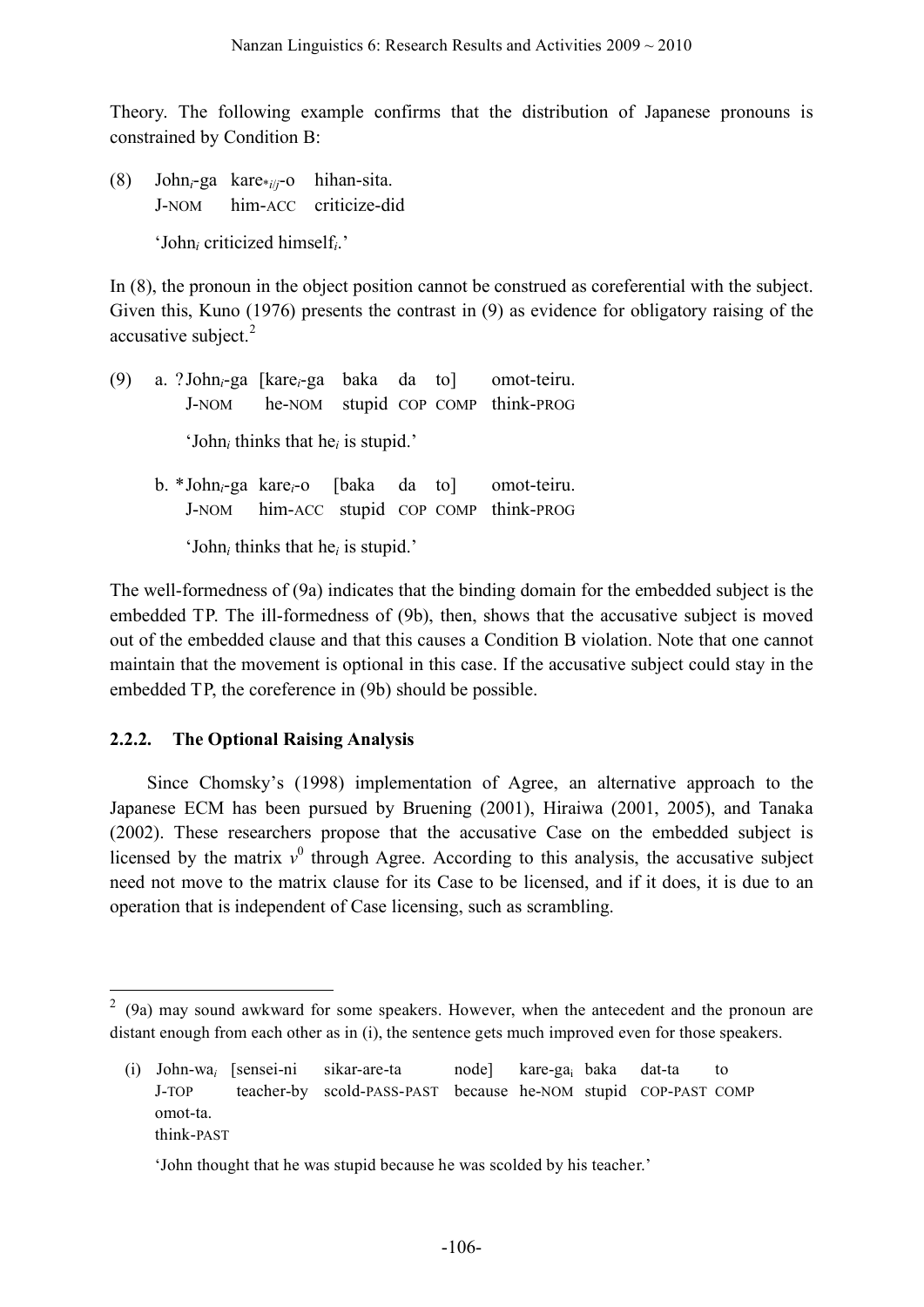Analysis B:  $[\text{TP} \dots [\text{VP} \text{V}^0 [\text{VP} \text{V}^0 [\text{CP} \dots \text{SUBJ} \dots]]]]$ . (Linear order irrelevant)  $\uparrow$   $\uparrow$ 

A piece of supporting evidence for this analysis is put forward by Hiraiwa (2001, 2005). As it has to do with the distribution of negative polarity items (NPIs), let us consider their properties first. In Japanese, a *wh*-phrase followed by the particle *mo* functions as an NPI.

 $(10)$  *wh*-phrase + *mo* = NPI

As an NPI, "*wh*-phrase + *mo*" must be c-commanded by a negation, as shown in (11).

- (11) a. Yuki-wa [dare-mo tob-eru to] omot-tei-nai. Y-TOP who-PRT fly-can COMP think-PROG-NEG 'Yuki does not think that anybody can fly.'
	- b. Yuki-wa [dare-mo tob-e-nai to] omot-teiru. Y-TOP who-PRT fly-can-NEG COMP think-PROG 'Yuki thinks that nobody can fly.'
	- c. \*Yuki-wa [dare-mo tob-eru to] omot-teiru. Y-TOP who-PRT fly-can COMP think-PROG

Interestingly, the particle *mo* can be detached from the *wh*-phrase, and only in this case can the *wh*-phrase be accompanied by a Case particle. Relevant examples are shown in (12).

(12) a. Yuki-wa [CP dare-ga tob-eru to] -mo omot-tei-nai. Y-TOP who-NOM fly-can COMP -PRT think-PROG-NEG

'Yuki does not think that anyone can fly.'

 $b. *Yuki-wa$   $[<sub>CP</sub> dare-ga$  tob-e-nai to -mo omot-teiru. Y-TOP who-NOM fly-can-NEG COMP -PRT think-PROG

In (12a), *mo* is attached to the embedded CP instead of to the *wh*-phrase, and the *wh*-phrase appears in nominative Case. (12b) shows that the discontinuous "*wh*-phrase + *mo*" still requires a negation that c-commands both of its parts.

As discussed by Kishimoto (2001), there is an interesting restriction on the relation between the *wh*-phrase and *mo*. Consider the following examples:

(13) a. Yuki-wa [CP dare-ga tob-eru to] -mo omot-tei-nai. Y-TOP who-NOM fly-can COMP-PRT think-PROG-NEG 'Yuki does not think that anyone can fly.'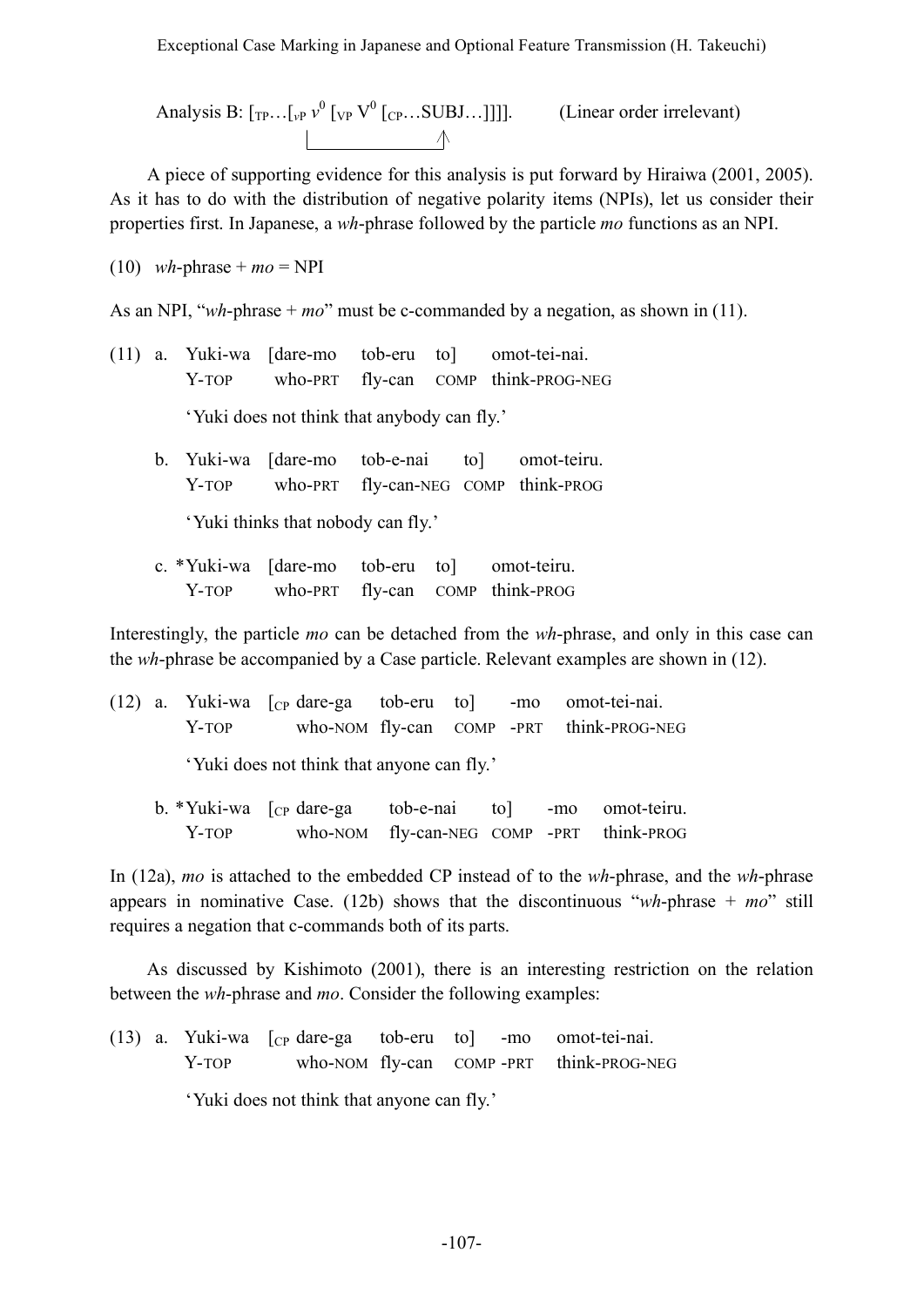|                                    |  |                                                                                                                 |  |  |  | b. *Dare-ga [cp Yuki-ga tob-eru to] -mo omot-tei-nai. |  |  |  |
|------------------------------------|--|-----------------------------------------------------------------------------------------------------------------|--|--|--|-------------------------------------------------------|--|--|--|
|                                    |  |                                                                                                                 |  |  |  | who-NOM Y-NOM fly-can COMP -PRT think-PROG-NEG        |  |  |  |
|                                    |  | cf. Dare-mo $\lceil$ <sub>CP</sub> Yuki-ga tob-eru to mot-tei-nai.<br>who-PRT Y-NOM fly-can COMP think-PROG-NEG |  |  |  |                                                       |  |  |  |
| 'Nobody thinks that Yuki can fly.' |  |                                                                                                                 |  |  |  |                                                       |  |  |  |

In (13a) and (13b), the *wh*-phrase and *mo* are both within the scope of the negation. The crucial difference between the two is that (13a), but not (13b), has the *wh*-phrase inside the embedded CP with *mo*. This indicates that *mo* must c-command the *wh*-phrase. Thus, when *mo* and an associated *wh*-phrase are split, the configuration in (14) must obtain.

(14) Neg >  $mo$  >  $wh$ -phrase (" $x$  >  $v$ " denotes that *x* c-commands *v*.)

Assuming (14), Hiraiwa (2005) argues that the accusative ECM subject may remain within the embedded clause. Consider the following paradigm, cited from Hiraiwa (2005).

- (15) Yuki-wa orokanimo  $\begin{bmatrix} C_P \end{bmatrix}$  dare-ga baka da to -mo omowa-nak-atta. Y-TOP foolishly who-NOM stupid COP COMP -PRT think-NEG-PAST 'Yuki foolishly did not think that anybody is stupid.'
- (16) a. Yuki-wa orokanimo  $\int_{C_P}$  dare-o baka da to  $\int_{C_P}$  -mo omowa-nak-atta. Y-TOP foolishly who-ACC stupid COP COMP -PRT think-NEG-PAST 'Yuki foolishly did not think that anybody is stupid.'
	- b. \*Yuki-wa dare-o orokanimo  $\begin{bmatrix} C_P \\ R \end{bmatrix}$  baka da to  $\begin{bmatrix} \text{--}mO \\ \text{--}mO \end{bmatrix}$  omowa-nak-atta. Y-TOP who-ACC foolishly stupid COP COMP -PRT think-NEG-PAST

'Yuki foolishly did not think that anybody is stupid.'

In (15), the negation on the matrix predicate c-commands *mo*, and the *wh*-subject is in the scope of *mo,* which is attached to the embedded CP. Thus, (15) conforms to (14). The crucial case is (16a). This example contains an accusative embedded subject and is grammatical. Given (14), the accusative subject must be within the c-command domain of *mo*, namely the embedded CP. Hiraiwa (2005) concludes then that the accusative Case is licensed in the embedded CP without raising of the embedded subject into the matrix clause. When the accusative subject is moved into the matrix clause as in (16b), *mo* no longer c-commands it, and hence, the sentence becomes ungrammatical. Recall that an accusative subject can move into the matrix clause when no NPI is involved. A relevant example, (6c), is repeated below as (17).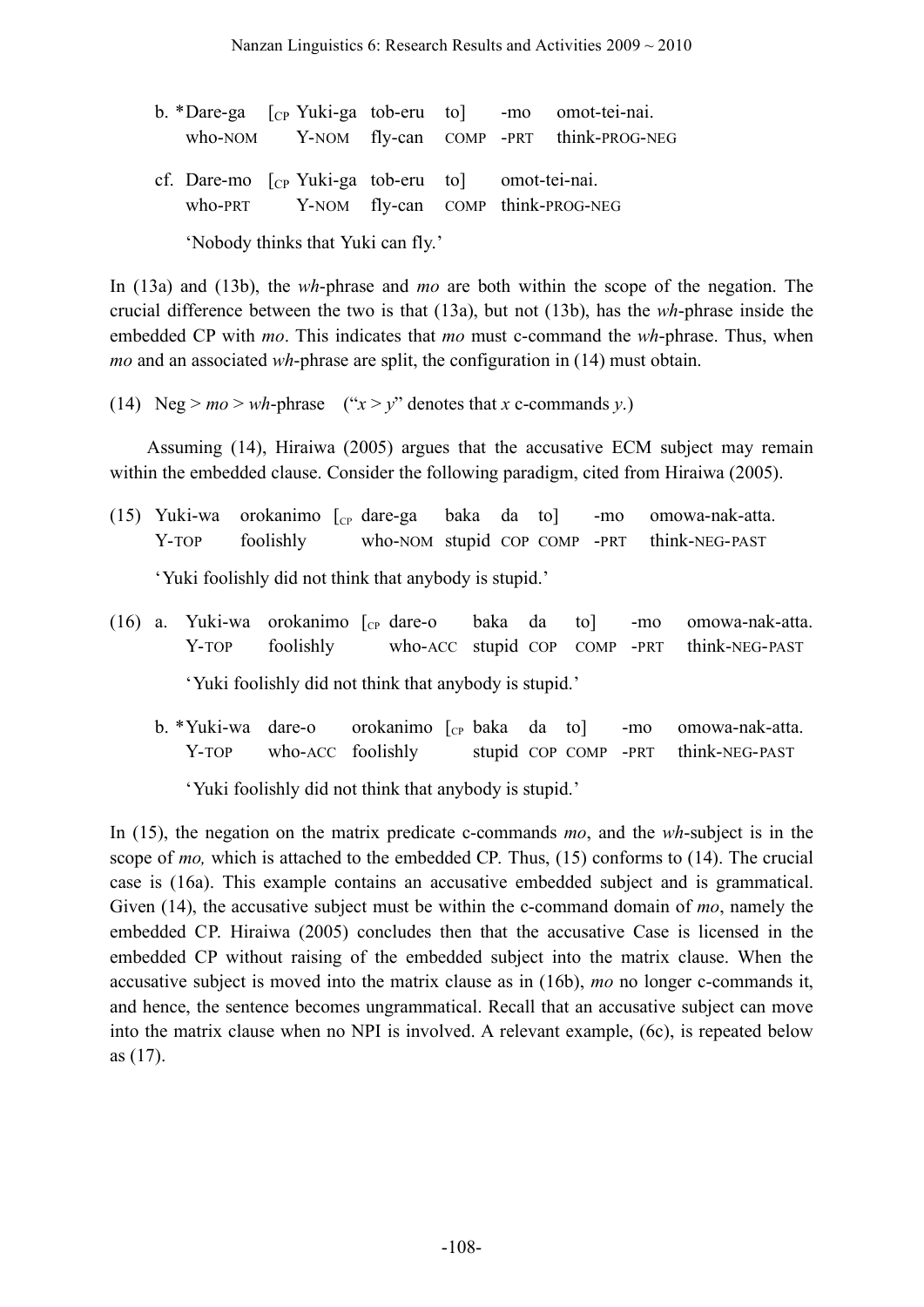(17) Taroo-ga Hanako-o*<sup>i</sup>* orokanimo [*ti* tensai da to] omot-teiru. T-NOM H-ACC stupidly genius COP COMP think-PROG

'Taro stupidly thinks that Hanako is a genius.'

The movement in (17), Hiraiwa (2005) argues, is an instance of scrambling and is not necessary for the licensing of the accusative Case.

Thus far, I have summarized the obligatory raising analysis and the optional raising analysis of the Japanese ECM. The fact having to do with Condition B strongly supports the obligatory raising analysis, while the fact presented in (16) suggests that the accusative subject may stay within the embedded clause. In the next subsection, I discuss Tanaka's (2002) modified version of the optional raising analysis and show how it can resolve this apparently contradictory situation.

## **2.2.3. Tanaka (2002) : A Modified Version of the Optional Raising Analysis**

Tanaka (2002) proposes a modified version of the optional raising analysis. He follows Hiraiwa (2001) in assuming that an accusative ECM subject is licensed via Agree with  $v^0$  in the higher clause, but he in addition argues that the accusative subject obligatorily moves to the embedded Spec, CP due to the PIC.

Analysis C: 
$$
\left[\int_{V} \mathcal{V}^0 \left[\int_{V} V^0 \left[\int_{V} P_t \mathcal{V}^0 \left[\int_{V} P_t \mathcal{V}^0 \left[\int_{V} P_{t} \dots \mathcal{V}^0 \left[\int_{V} P_{t} \dots \mathcal{V}^0 \left[\int_{V} P_{t} \dots \mathcal{V}^0 \left[\int_{V} P_{t} \dots \mathcal{V}^0 \left[\int_{V} P_{t} \dots \mathcal{V}^0 \left[\int_{V} P_{t} \dots \mathcal{V}^0 \left[\int_{V} P_{t} \dots \mathcal{V}^0 \left[\int_{V} P_{t} \dots \mathcal{V}^0 \left[\int_{V} P_{t} \dots \mathcal{V}^0 \left[\int_{V} P_{t} \dots \mathcal{V}^0 \left[\int_{V} P_{t} \dots \mathcal{V}^0 \left[\int_{V} P_{t} \dots \mathcal{V}^0 \left[\int_{V} P_{t} \dots \mathcal{V}^0 \left[\int_{V} P_{t} \dots \mathcal{V}^0 \left[\int_{V} P_{t} \dots \mathcal{V}^0 \left[\int_{V} P_{t} \dots \mathcal{V}^0 \left[\int_{V} P_{t} \dots \mathcal{V}^0 \left[\int_{V} P_{t} \dots \mathcal{V}^0 \left[\int_{V} P_{t} \dots \mathcal{V}^0 \left[\int_{V} P_{t} \dots \mathcal{V}^0 \left[\int_{V} P_{t} \dots \mathcal{V}^0 \left[\int_{V} P_{t} \dots \mathcal{V}^0 \left[\int_{V} P_{t} \dots \mathcal{V}^0 \left[\int_{V} P_{t} \dots \mathcal{V}^0 \left[\int_{V} P_{t} \dots \mathcal{V}^0 \left[\int_{V} P_{t} \dots \mathcal{V}^0 \left[\int_{V} P_{t} \dots \mathcal{V}^0 \left[\int_{V} P_{t} \dots \mathcal{V}^0 \left[\int_{V} P_{t} \dots \mathcal{V}^0 \left[\int_{V} P_{t} \dots \mathcal{V}^0 \left[\int_{V} P_{t} \dots \mathcal{V}^0 \left[\int_{V} P_{t} \dots \mathcal{V}^0 \left[\int_{V} P_{t} \dots \mathcal{V}^0 \left[\int_{
$$

The definition of the PIC is given in (18), cited from Chomsky (2001).

(18) The Phase Impenetrability Condition (PIC)

The domain of H is not accessible to operations outside HP; only H and its edge are accessible to such operations.

Since the PIC constrains the domain of Agree relations, Agree cannot search into the complement of the embedded C, which is a phase head. On this assumption, Tanaka (2002) proposes that the embedded subject undergoes A-movement to the embedded Spec, CP so as to become accessible to *v*. 3

Given Tanaka's (2002) analysis, I argue that the apparently contradictory data presented in the previous subsections can be explained.

First, let us consider Kuno's (1976) Condition B examples. The examples in (9) are repeated as (19a-b).

 <sup>3</sup> Kaneko (1987) also argues that the accusative ECM subject moves to the embedded Spec, CP, assuming government for Case licensing. Since I assume that Case is valued via Agree, I do not discuss his analysis further. See Kaneko (1987) for the precise mechanism of his analysis.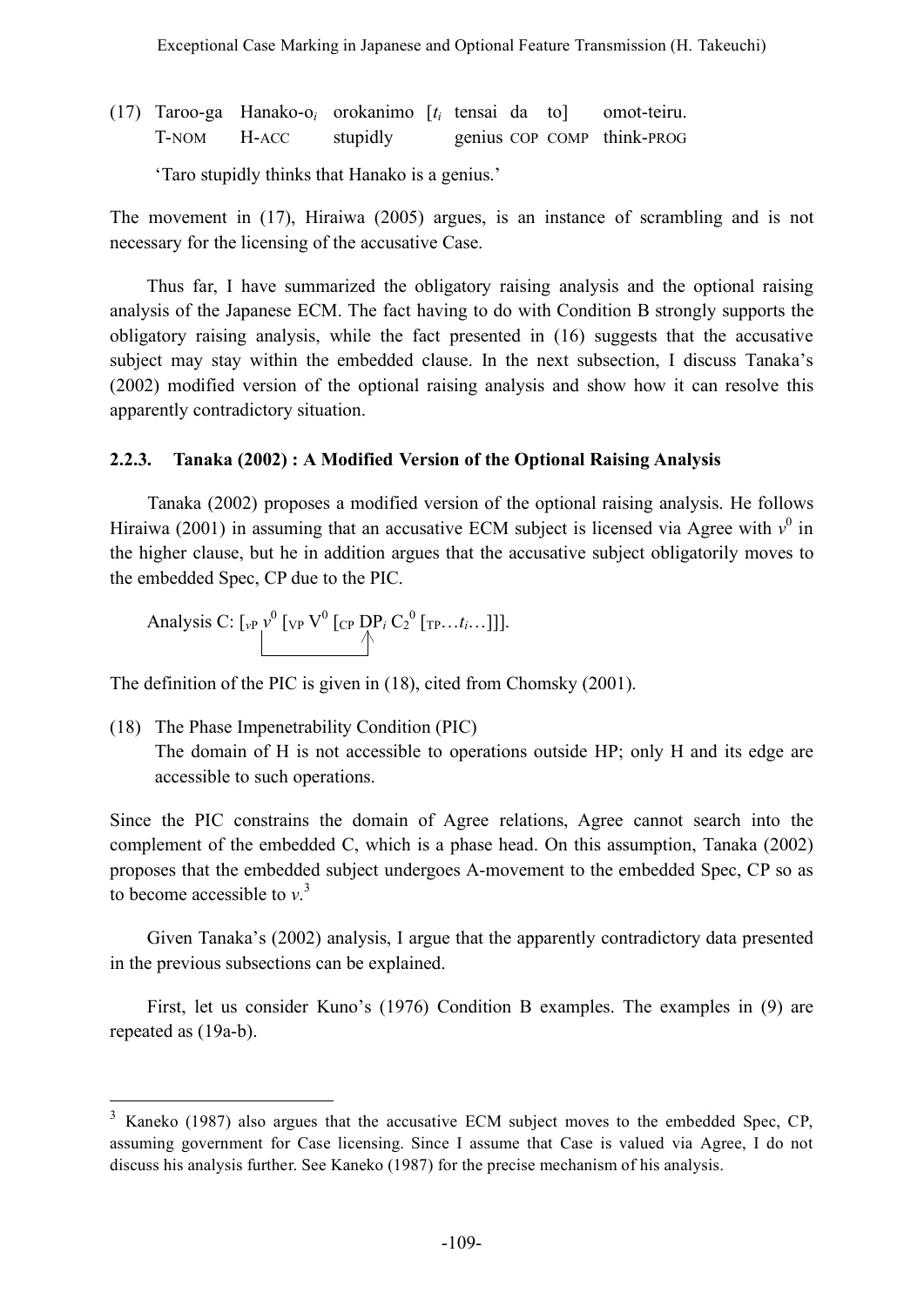(19) a. ?John*i*-ga [CP [TP kare*i*-ga baka da] to] omot-teiru. J-NOM he-NOM fool COP COMP think-PROG

'John*<sup>i</sup>* thinks that he*<sup>i</sup>* is stupid.'

b. \*John*i*-ga [CP kare*i*-o [TP *t*SUBJ baka da] to] omot-teiru. J-NOM him-ACC stupid COP COMP think-PROG

'John*<sup>i</sup>* thinks that he*<sup>i</sup>* is stupid.'

Tanaka's (2002) analysis correctly predicts the contrast in (19) without positing raising of the accusative subject to the matrix clause. Suppose that the binding domain of a pronoun is the smallest TP which contains the pronoun itself. In (19a), it is the embedded TP, and the nominative subject, which I assume is in Spec, TP, is not bound in this domain. On the other hand, in (19b), the pronominal subject moves to Spec, CP in order to be checked for its accusative Case. Since it moves out of the embedded TP, its binding domain becomes the matrix TP. As it is bound in this domain, (19b) violates Condition B.

The analysis also offers an explanation for Hiraiwa's (2005) NPI examples. The crucial example in (16a) is repeated in (20).

(20) Yuki-wa orokanimo  $\begin{bmatrix} C_P \end{bmatrix}$  dare-o baka da to -mo omow-ana-katta. Y-TOP foolishly who-ACC stupid COP COMP -PRT think-NEG-PAST 'Yuki foolishly did not think that anybody is stupid.'

On the assumption that the particle *mo* is attached to the embedded CP, it c-commands the *wh*-phrase in Spec, CP. <sup>4</sup> Thus, the *wh*-phrase is in the scope of *mo*, in accordance with (14). Hence the well-formedness in (20) is also accounted for by Tanaka's (2002) analysis.

Although Tanaka's (2002) analysis can account for the facts examined in Kuno (1976) and Hiraiwa (2005), it raises two new questions. One has to do with the A/A' distinction, and the other concerns the trigger of the movement to the embedded Spec, CP. What follows discusses these problems in turn.

The first question relates to the standard analysis of scrambling in Japanese. Since Mahajan (1990), it has been assumed that clause-internal scrambling can be A-movement, based on examples like  $(21)$ .<sup>5</sup>

 <sup>4</sup> Kishimoto (2001) assumes that the particle *mo* is attached to a syntactic head, and that its scope is determined in a different way. For the convenience for the discussion herein, I assume that *mo* is attached to a maximal projection and its scope is determined by the c-command relation. See Kishimoto (2001) for the details of his analysis.

 $5$  Mahajan's (1990) proposal is based on Hindi data. See Tada (1993), Nemoto (1993), and Saito (2003) for detailed discussions of the Japanese data considered here.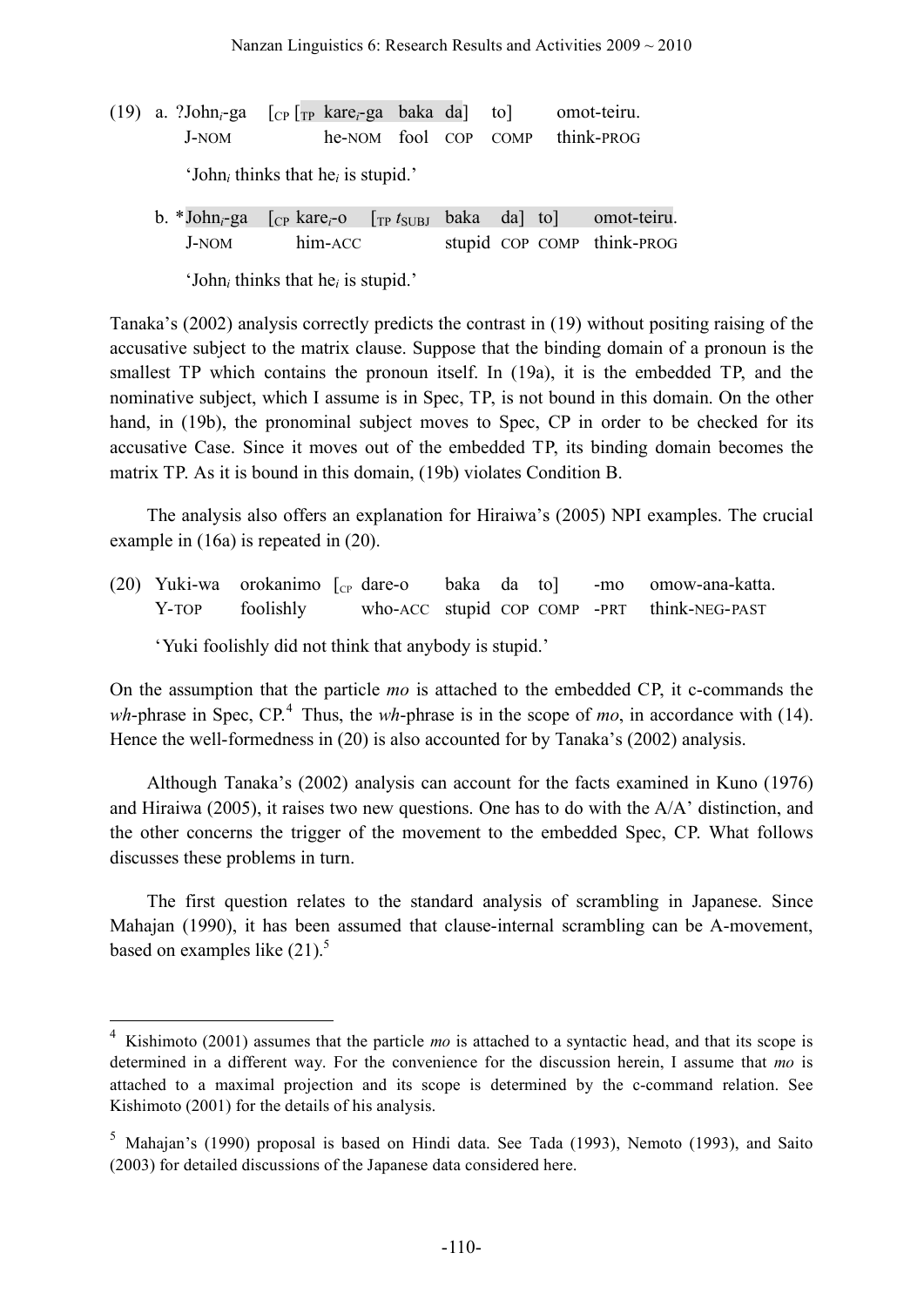- (21) a. \*[Otagai*i*-no sensei]-ga karera*i*-o hihansi-ta (koto) each.other-GEN teacher-NOM they-ACC criticize-PAST (fact) 'Each other's teachers criticized them.'
	- b. Karera*i*-o [otagai*i*-no sensei]-ga *ti* hihansi-ta (koto) they-ACC each.other-GEN teacher-NOM criticize-PAST (fact)

'Them, each other's teachers criticized.'

(21a) is out because the reciprocal anaphor is not bound by its antecedent, *karera* 'they'. As shown in (21b), if the antecedent is scrambled to the sentence-initial position, the sentence becomes grammatical. This indicates that a scrambled phrase can serve as an A-binder for the reciprocal anaphor.

However, the effect observed in (21b) is limited to clause-internal scrambling. Scrambling across a CP boundary always exhibits A'-properties, as shown by (22b).

(22) a. \*[Otagai*i*-no sensei]-ga [CP Yuki-ga karera*i*-o hihan-sita to] each.other-GEN teacher-NOM Y-NOM they-ACC criticize-did COMP it-ta (koto) say-PAST (fact)

'Each other's teachers said that Yuki criticized them.'

b. \*Karera*i*-o [otagai*i*-no sensei]-ga [CP *t'i* [TP Yuki-ga *ti* hihan-sita to]] they-ACC [each.other-GEN teacher-NOM [TP Y-NOM criticize-did COMP it-ta (koto) say-PAST (fact)

'Them, each other's teachers said that Yuki criticized.'

(22a) is out because the reciprocal anaphor is unbound. Note that (22b) is also out, even though the antecedent is scrambled to a position that c-commands the reciprocal anaphor. Based on such data, Mahajan (1990) concludes that long-distance scrambling is necessarily A'-movement, while clause-internal scrambling may be A-movement. As far as successive cyclic movement is assumed, this peculiar property of long-distance scrambling is deduced from the ban on improper movement, as discussed in Fukui (1993). Since the intermediate Spec, CP in (22b) is an A'-position, scrambling from this position must land at another A'-position, or it violates the ban on improper movement.

Let us now consider examples of ECM with this background in mind. (23) is cited from Bruening (2001).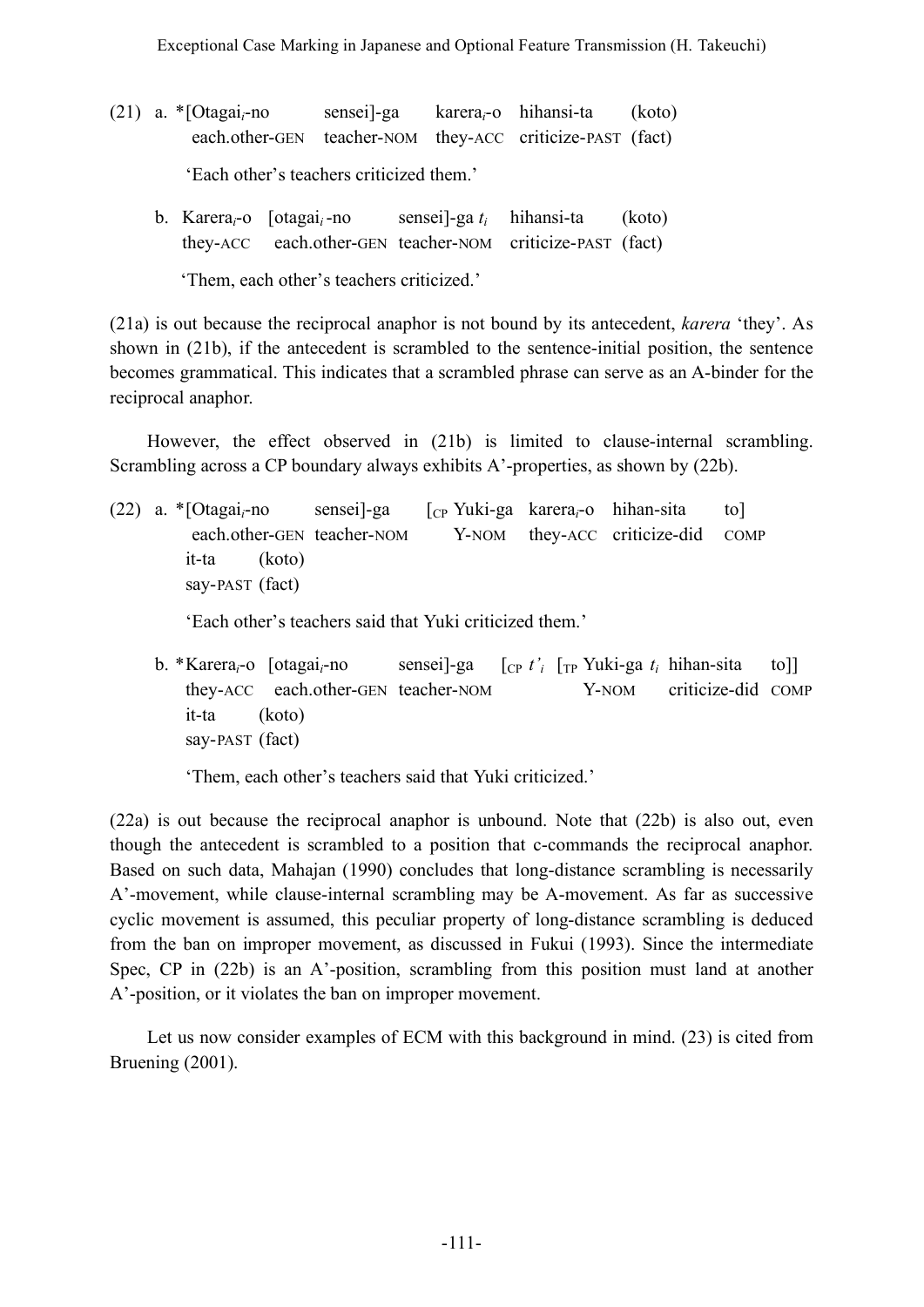(23) [Dare-to dare]- $o_i$  otagai-no sensei-ga  $[_{CP} t_i^j [t_i]$  baka da to]] who-and who-ACC each.other-GEN teacher-NOM stupid COP COMP omot-teiru-no? think-PROG-Q

'Who all do each other's teachers think of as fools?'

Under Tanaka's (2002) analysis, the accusative subject in (23) is licensed in the embedded Spec, CP. Then, it is scrambled to the sentence-initial position, and serves as an A-binder. Since the landing site of the scrambling in (23) exhibits A-properties, the embedded Spec, CP must be an A-position so that there may be no violation of the ban on improper movement. Then, as Tanaka (2002) points out, it must be explained why the embedded Spec, CP can count as an A-position in this case.

The other question that arises with Tanaka's (2002) analysis concerns the trigger of the movement to the embedded Spec, CP. In the usual case, a subject moves to the closest Spec, TP in order to have its Case valued as nominative, or to satisfy the requirement of the EPP. However, in the ECM case, a subject moves to Spec, CP, and not to the closer Spec, TP. Hence, the analysis must provide some motivation for the movement to Spec, CP.

To summarize, the data presented in the previous subsections initially appeared to be contradictory, but actually seem to converge on Tanaka's (2002) thesis that the accusative subject moves to Spec, CP. The two remaining questions are why the relevant embedded Spec, CP counts as an A-position on one hand, and what triggers the movement to the Spec, CP and why the subject moves to Spec, CP, instead of to Spec, TP on the other.

#### **3. Proposal**

On the basis of the discussion in section 2, I propose in this section that the movement is motivated by phi-features on  $C^0$ , although in the usual case, those phi-features are transmitted to  $T<sup>0</sup>$  and checked off there. In section 3.1, I present assumptions that are crucial for the analysis to be proposed. Then, in section 3.2, I illustrate the analysis in detail.

#### **3.1. Feature Transmission**

This subsection briefly introduces the feature transmission (FT) mechanism in Chomsky (2008), which I rely on in my analysis of the Japanese ECM. **<sup>6</sup>** Chomsky proposes that a phase head plays a significant role in the valuation of Case. More specifically, he argues that only phase heads,  $C^0$  and  $v^0$ , come equipped with phi-features when entering into the lexical array.

 $6$  Chomsky (2008) uses the term "feature inheritance" for the same mechanism. The term "feature transmission" is adopted from Epstein, Kitahara and Seely (2009). I do not distinguish these two terms in this paper. See Epstein, Kitahara and Seely (2009) and Richards (2007) for detailed discussion on feature transmission.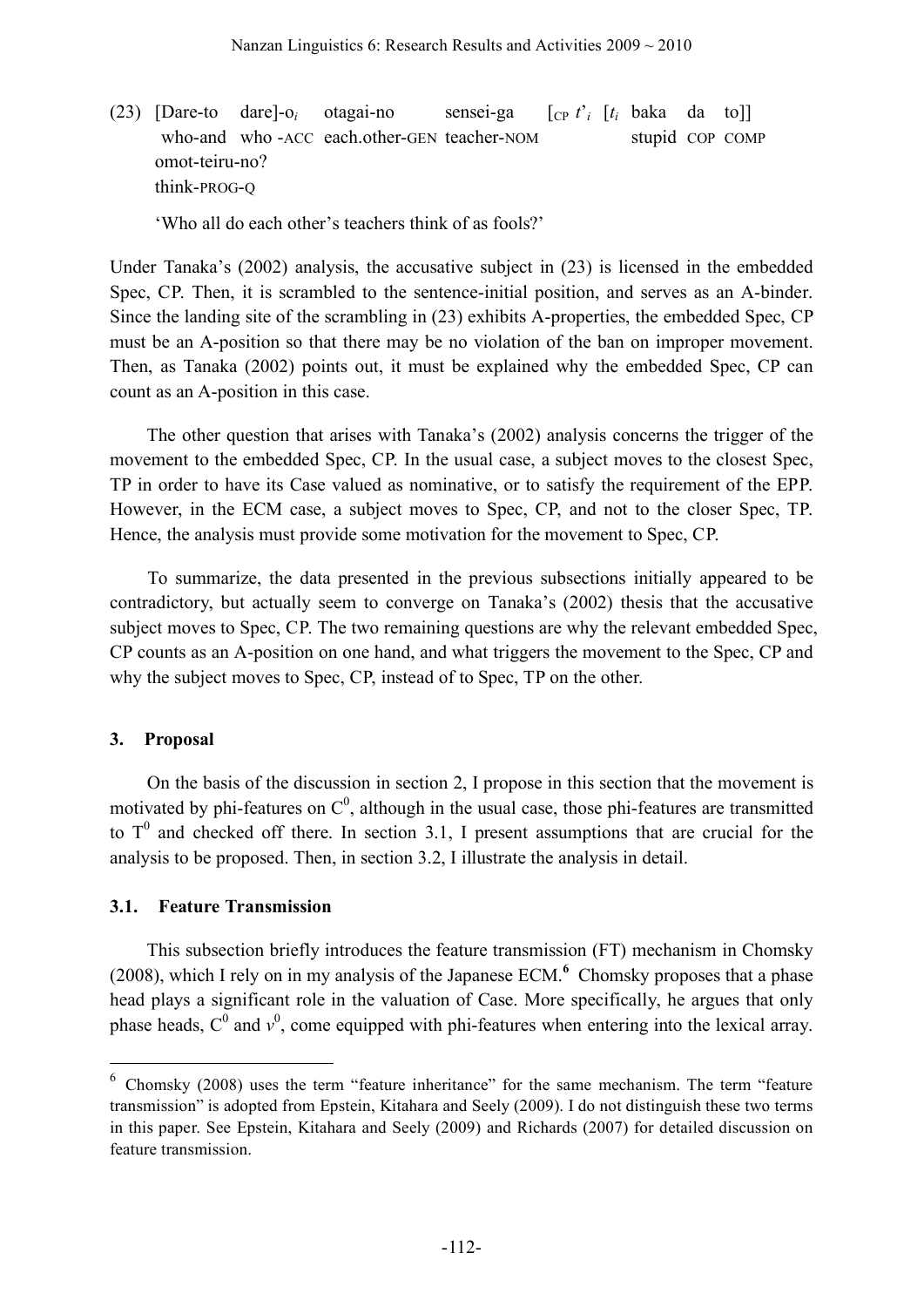On this theory,  $T^0$ , which is not a phase-head and hence lacks phi-features of its own, can become a probe for nominative Case checking only by virtue of inheriting phi-features from  $\mathrm{C}^{0.7}$ 

Chomsky's (2008) proposal is based on the observation that the presence of C is necessary for nominative Case checking. Consider the following ECM examples in English:

- (24) a. I expect [him to leave].
	- b. I believe [him to be incompetent].

Here, the subject of the infinitival complement clause must appear in accusative Case, and a nominative subject is not allowed in this position. This unavailability of nominative Case has often been attributed to the nature of  $T^0$ . More precisely, in a tensed clausal complement,  $T^0$  is phi-complete and hence is able to value nominative Case, whereas in an infinitival clause,  $T^0$ is phi-defective and is unable to value Case. Chomsky (2008), on the other hand, tries to derive the unavailability of nominative Case from the absence of C. He argues that only when C is present right above T, is T able to value nominative Case. Assuming that nominative Case assignment requires phi-features on T, this can follow if one assumes that the phi-features on T<sup>0</sup> actually originate from  $C^0$ . In (24), the matrix verb takes a TP complement without a C layer. As no phi-features are transmitted to  $T<sup>0</sup>$ ,  $T<sup>0</sup>$  remains unable to value the Case of the embedded subject. Consequently, a higher probe,  $V^0$  inheriting phi-features from *v,* ends up valuing it as accusative.

Under this theory, feature transmission seems mandatory at least in some cases. Consider (25).

- (25) a. I know what John bought.
	- b.  $[C_{\lceil \phi \rceil}] T$  [John  $\lceil v^* \rceil$  [bought what]]]].
	- c.  $\lceil \text{what}_i \rceil \text{ C } \lceil \text{John}_i \rceil \text{ T } \lceil t_i \rceil v^* \rceil \text{ bought } t_i \rceil \rceil \rceil \rceil \rceil \rceil.$

In (25a), the subject, *John,* is located below the *wh*-operator *what*. On the assumption that *wh*-operators are in Spec, CP, which is a canonical A'-position, the subject must be in a lower Spec, that is, Spec, TP. In order to account for examples like (25), Chomsky (2008) proposes that C's phi-features are transmitted to T. The transmitted phi-features make T act as a probe and value the embedded subject as nominative. As a result, the embedded subject undergoes A-movement of to Spec, TP. Since the *wh*-operator undergoes A'-movement to Spec, CP, the derivation proceeds from (25b) to (25c).

In (25), feature transmission plays a crucial role for the successful feature checking of the subject. Given that  $C^0$  has phi-features of its own, however, it might be expected that  $C^0$ 

 $\frac{7}{1}$  In addition to the argument presented in this subsection, Chomsky (2005, 2007) also provides a conceptual argument for this proposal.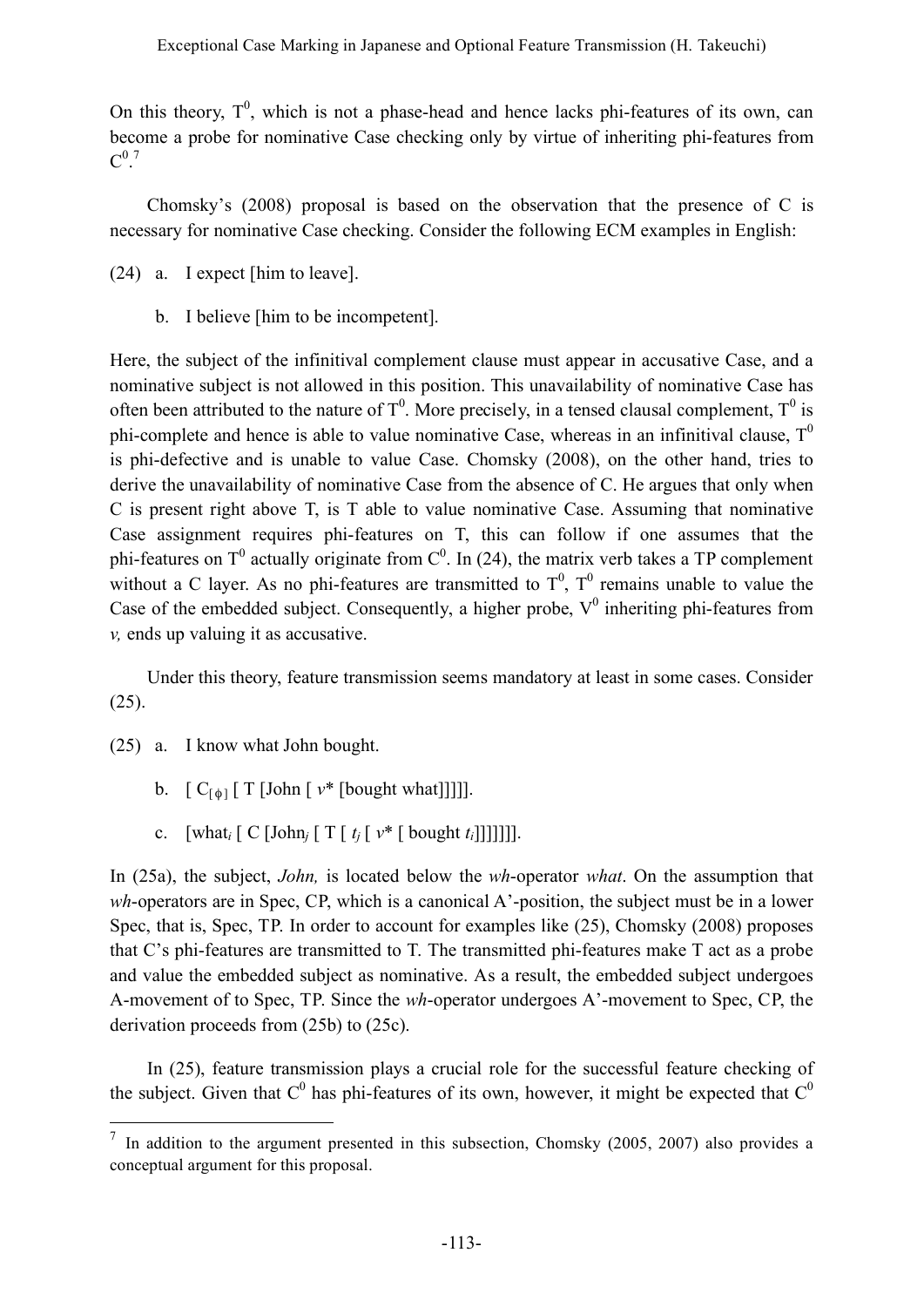itself can become a probe for Agree if its phi-features do not get transmitted and stay on C instead. If one further assumes that even without Case valuation, Agree by itself is enough to trigger A-movement of the subject, the subject will be expected to undergo A-movement to Spec, CP in such a case. This should be possible when a lexical array contains no *wh*-operator, unlike in the case of (25). In the following subsection, I argue that this is exactly what happens in the case of the Japanese ECM.

## **3.2. FT-based Analysis of the Japanese ECM**

It has been suggested that an accusative subject in the Japanese ECM undergoes A-movement to the embedded Spec, CP and that phi-features trigger A-movement. Thus, when C retains the phi-features without feature transmission, A-movement to the relevant Spec, CP is predicted to be legitimate. While Chomsky (2008) argues that feature transmission from C to T is obligatory, I argue that this is not the case with the C *to*. The proposal is stated in (26).

(26) The complementizer *to* optionally transmits its phi-features.

Given this, the Case alternation in  $(27)$  is straightforwardly accounted for.

- (27) a. Taroo-wa [CP [TP Yuki-**ga** baka da] **to**] omot-teiru. T-TOP Y-NOM stupid COP COMP think-PROG 'Taro thinks that Yuki is stupid.'
	- b. Taroo-wa [CP Yuki-**o** [TP baka da] **to**] omot-teiru. T-TOP Y-ACC stupid COP COMP think-PRO

'Taro thinks that Yuki is stupid.'

In (27a), the C head *to* transmits its phi-features, and T becomes capable of entering into an Agree relation with the subject of the embedded clause by inheriting the phi-features. Nominative Case is then realized as a result phi-feature checking by T. On the other hand, in (27b), the phi-features remain on *to*, and thus T does not become a probe for Agree. Therefore, the subject of the embedded clause is not assigned nominative Case. However, the phi-features on C still need to be checked off, and thus Agree with C causes the subject to move to the embedded Spec, CP, making it accessible to a probe in the higher phase in accordance with the PIC. The matrix V then values the subject as accusative.

A piece of evidence for this approach can be found if we reexamine the distribution of accusative subjects. As mentioned earlier, an accusative subject is not always legitimate. Consider (4), repeated below in (28).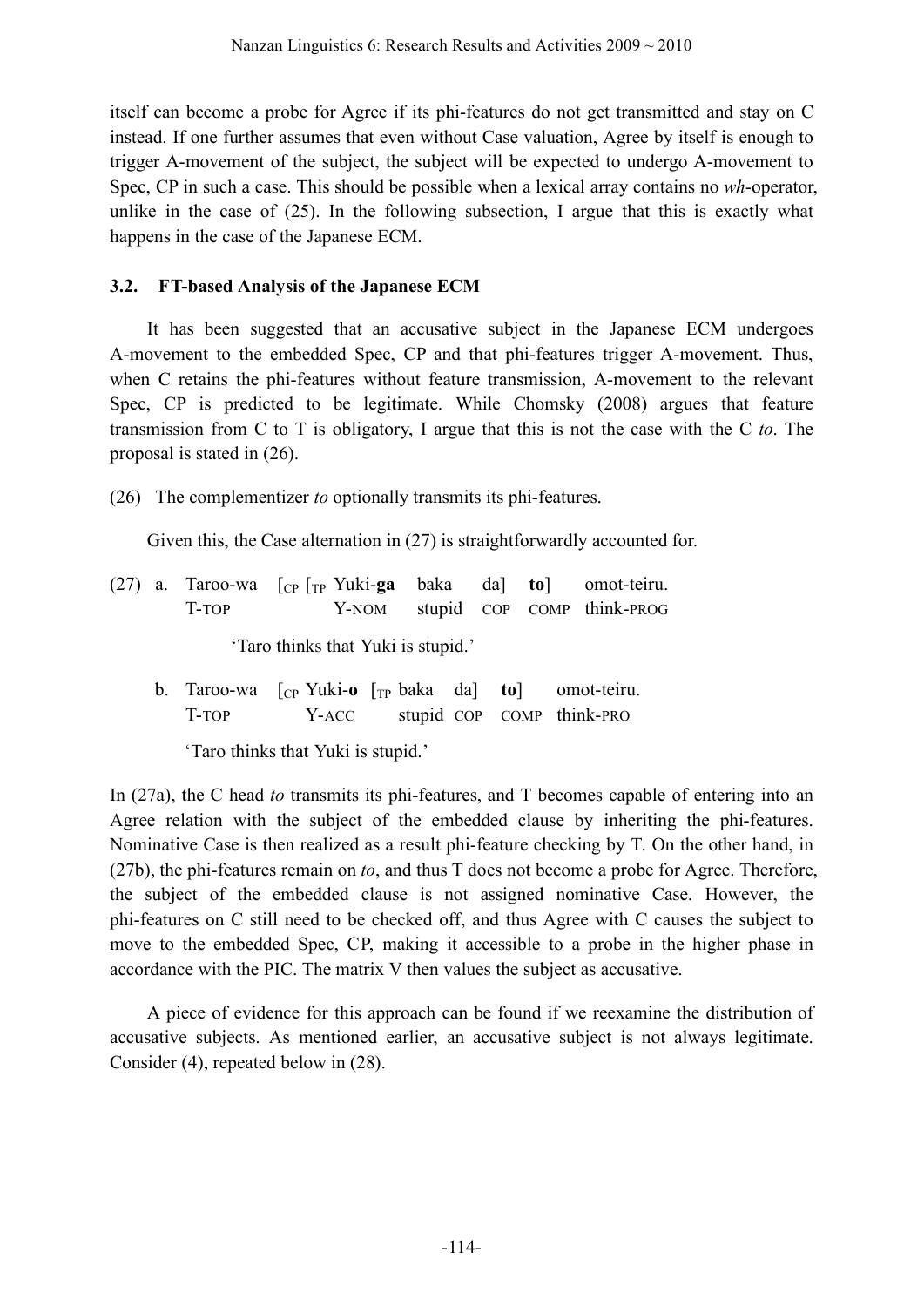(28) a. Taroo-wa [Hiromi-ga kirei (da) ka] siritagat-teiru. T-TOP H-NOM beautiful (COP) Q wonder-PROG

'Taro wonders whether or not Hiromi is beautiful.'

b. \*Taroo-wa [Hiromi-o kirei (da) ka] siritagat-teiru. T-TOP H-ACC beautiful (COP) Q wonder-PROG

'Taro wonders whether or not Hiromi is beautiful.'

In the literature, the ungrammaticality of (28b) is standardly explained in terms of the semantic nature of the matrix verb. Specifically, Kuno (1976) argues that only verbs of thinking and verbs of feeling allow the subject of their complement clause to be marked with accusative Case. As the matrix verb in (28), *siritaga-* 'wonder', does not satisfy this condition, the accusative subject is illicit in (28b).

However, this account fails to explain examples such as those in (29)-(30). The verb in (29), *iu* 'say', is a verb of saying, and not of thinking or feeling. Yet, an accusative subject is possible as shown in (29b).

- (29) a. Taroo-wa [CP [TP Miki-**ga** kirei da] **to**] it-ta. T-TOP M-NOM beautiful COP COMP say-PAST 'Taro said that Miki is beautiful.'
	- b. Taroo-wa [CP Miki-**o** [TP kirei da] **to**] it-ta. T-TOP M-ACC beautiful COP COMP say-PAST

'Taro said that Miki is beautiful.'

Here, it cannot be hypothesized that verbs of saying also license accusative subjects in general. In (30), the matrix verb, *tazune-* 'inquire', is a verb of saying, but it does not allow an accusative subject as (30b) shows.

|                                                  | (30) a. Taroo-wa $\lbrack_{\text{CP}}\rbrack_{\text{TP}}$ Hanako-ga baka] ka] tazune-ta. |       |       |  |  |                       |  |  |  |
|--------------------------------------------------|------------------------------------------------------------------------------------------|-------|-------|--|--|-----------------------|--|--|--|
|                                                  | T-TOP                                                                                    |       | H-NOM |  |  | stupid Q inquire-PAST |  |  |  |
|                                                  | 'Taro inquired whether or not Hanako is stupid.'                                         |       |       |  |  |                       |  |  |  |
|                                                  | b. *Taroo-wa $\lceil_{CP}$ Hanako-o $\lceil_{TP}$ baka] ka] tazune-ta.                   |       |       |  |  |                       |  |  |  |
|                                                  | T-TOP                                                                                    | H-ACC |       |  |  | stupid Q inquire-PAST |  |  |  |
| 'Taro inquired whether or not Hanako is stupid.' |                                                                                          |       |       |  |  |                       |  |  |  |

Given (30), it seems difficult to account for the distribution of accusative subjects solely on the basis of the semantic nature of the matrix verb.

The examples examined so far suggest a new generalization. That is, accusative subjects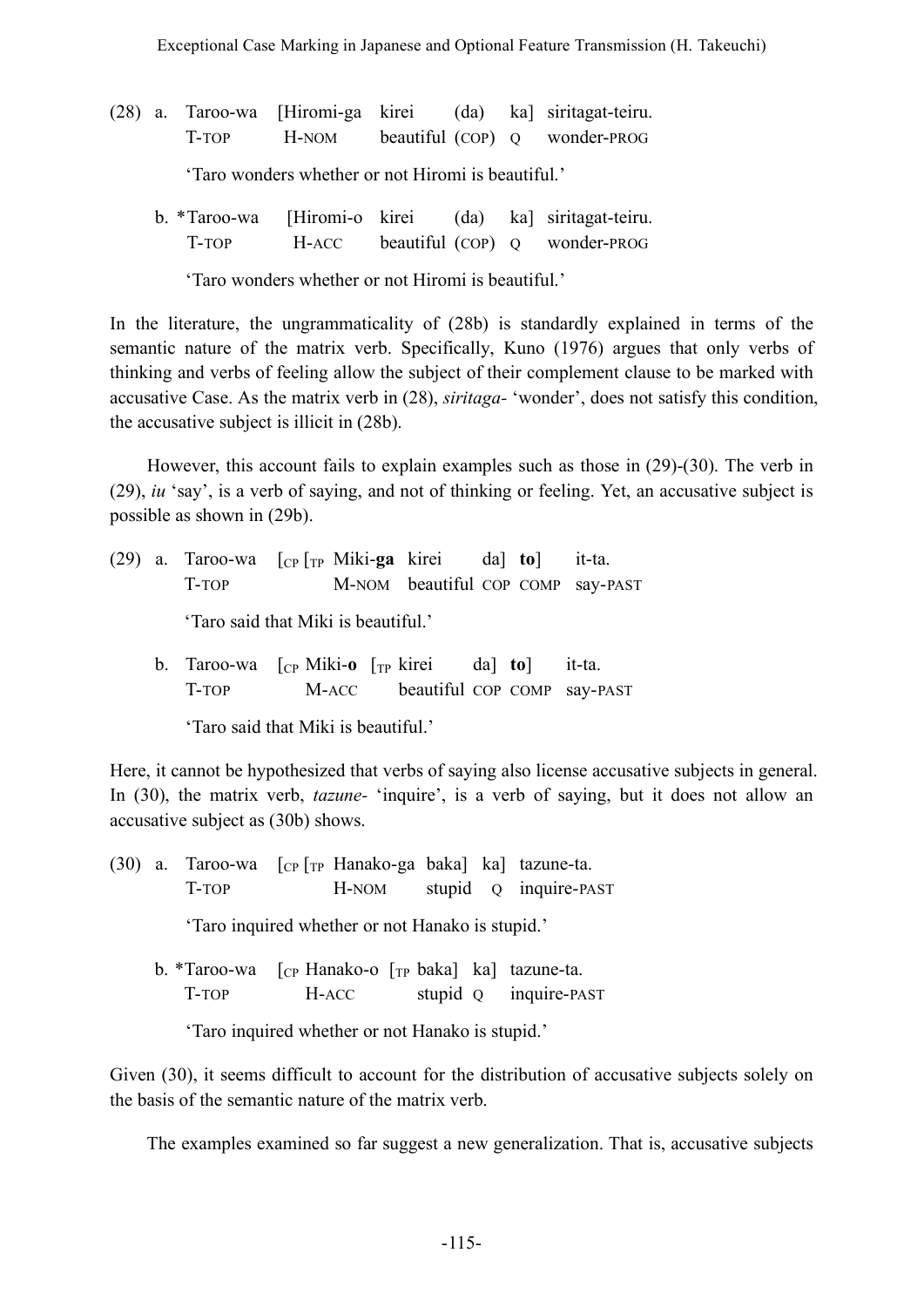are possible only when the embedded CP is headed by the C *to*. This is the case in (27) and (29), for example. On the other hand, when the embedded CP is headed by *ka*, accusative subjects are disallowed as shown in (28) and (30). I then hypothesize that the complementizer, *to* plays a significant role in the licensing of an accusative subject. This fits the proposal made at the outset of this subsection nicely. Feature transmission is optional with *to*, as proposed, and it is obligatory with *ka*. The difference between the two Cs is illustrated in (31).



(31a) and (31b) correspond to (28) and (29), respectively. In (31a), *ka* obligatorily transmits its phi-features to T. As a result, T becomes capable of valuing the subject as nominative. The subject then moves to Spec, TP to check the phi-features off and it is valued as nominative. A-movement to Spec, CP is unavailable because C has lost its phi-features.

On the other hand, when the CP is headed by *to* as in (31b), there are two possibilities as feature transmission from *to* is optional. When feature transmission takes place, nominative subject is realized in the same manner as in (31a). Otherwise, *to* retains its own phi-features and these are checked off *in situ*. This checking causes the subject to undergo A-movement to the embedded Spec, CP. As the subject moves to the phase edge, it becomes accessible to a higher Case licenser. Consequently, the V in the matrix clause values the embedded subject as accusative. This is how (27b) is derived.

This analysis can deal with another interesting paradigm with an additional assumption. Let us first consider (30) again. The example has shown that an accusative subject is not allowed in CPs headed by *ka*. However, the matrix verb, *tazune-* 'inquire', can take a CP complement with both *ka* and *to*, as shown in (32).

- (32) a. Taroo-wa  $\lceil$  (c<sub>P</sub> Hanako-ga baka ka to a tazune-ta. T-TOP H-NOM stupid Q COMP inquire-PAST 'Taro inquired whether or not Hanako is stupid.'
	- b. Taroo-wa [cp Hanako-o baka ka to] tazune-ta. T-TOP H-ACC stupid Q COMP inquire-PAST

'Taro inquired whether or not Hanako is stupid.'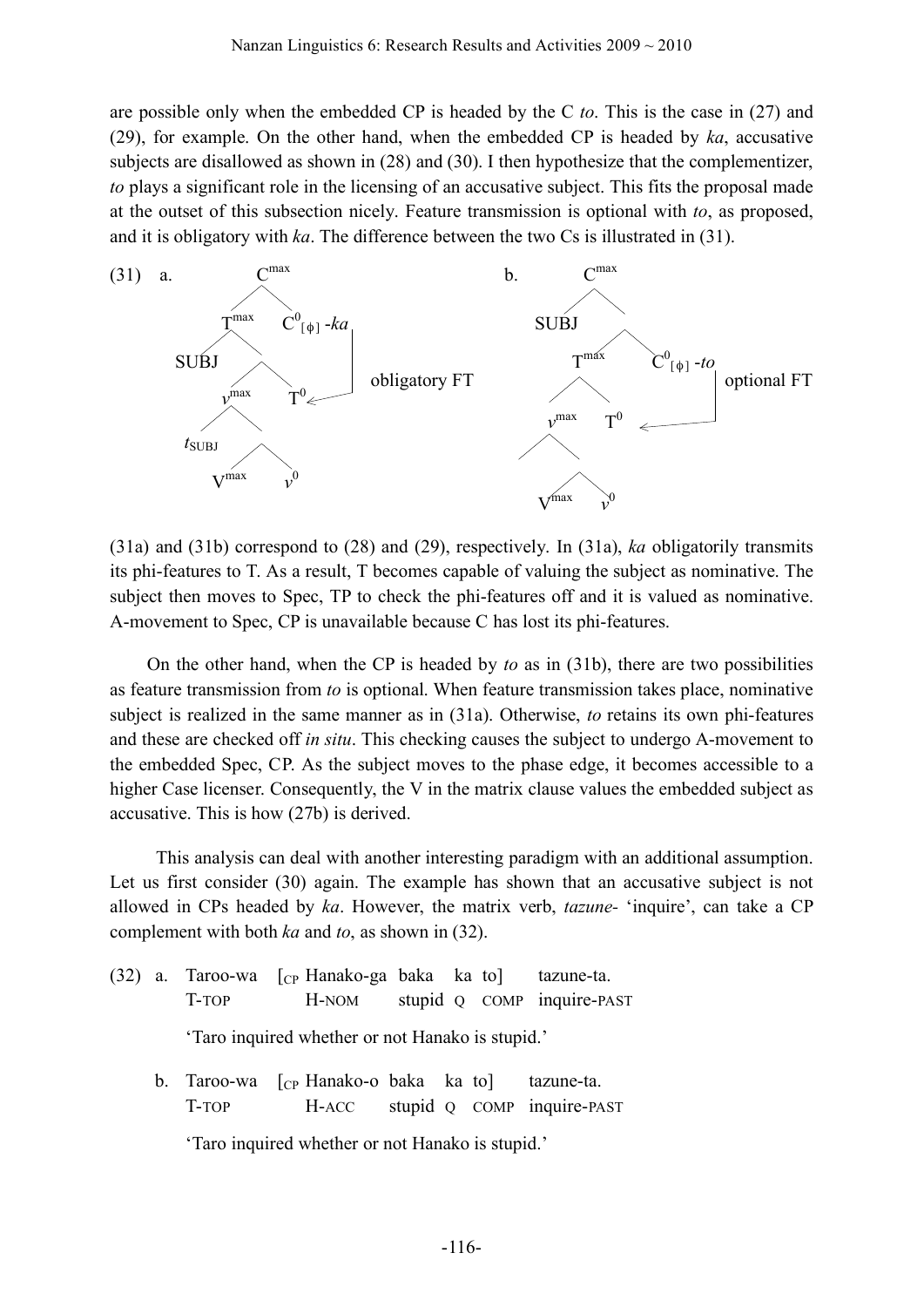In (32), both a nominative subject and an accusative subject are legitimate. Given that the complementizer *to* optionally transmits its phi-features, the grammaticality of (32b), in contrast with (30b), can be accounted for under the analysis proposed in this section.

An additional assumption that is required is that only the highest C counts as a phase head if there is a recursive CP structure within a single clause. Then, the highest C, but none of the lower Cs, is equipped with phi-features. This can be implemented as follows. Let us assume first that Cs, and in particular *ka*, can enter into the lexical array with or without phi-features. Suppose further that a C without phi-features can only be selected by another C.

(33) *Ka* without phi-features can only be selected by *to*.

This suffices to account for the contrast between (30) and (32).

(30) is explained as before. Since *ka* is the highest C, it is equipped with phi-features. Then, it obligatorily transmits these phi-features to T, as in (34a), and the subject appears in nominative Case.



(32), on the other hand, has the structure in (34b). Here, *to*, being the highest C, must have phi-features but *ka* need not. By assumption, *to* only optionally transmits its phi-features to *ka*. When it does, *ka* transmits them further to T, and the subject is assigned nominative Case. Otherwise, *to* will be one and the only functional head with phi-features. In this case, it probes the subject and attracts it to its Spec position. Then, the matrix V values the subject as accusative.

Thus far, I have proposed that the complementizer *to* optionally transmits its phi-features to the lower head and that it plays a crucial role in licensing accusative subjects. When feature transmission occurs, the embedded subject is realized in nominative Case in the embedded Spec, TP. When there is no feature transmission, the phi-features remain on *to*, and the subject undergoes A-movement to the embedded Spec, CP. This analysis answers the questions raised for Tanaka's (2002) analysis. One concerns the A/A' distinction and the other the trigger of the A-movement. Since the movement to the embedded Spec, CP has to do with checking of phi-features remaining on C, it is straightforwardly predicted that the movement exhibits A-properties. Thus, the optionality of feature transmission makes the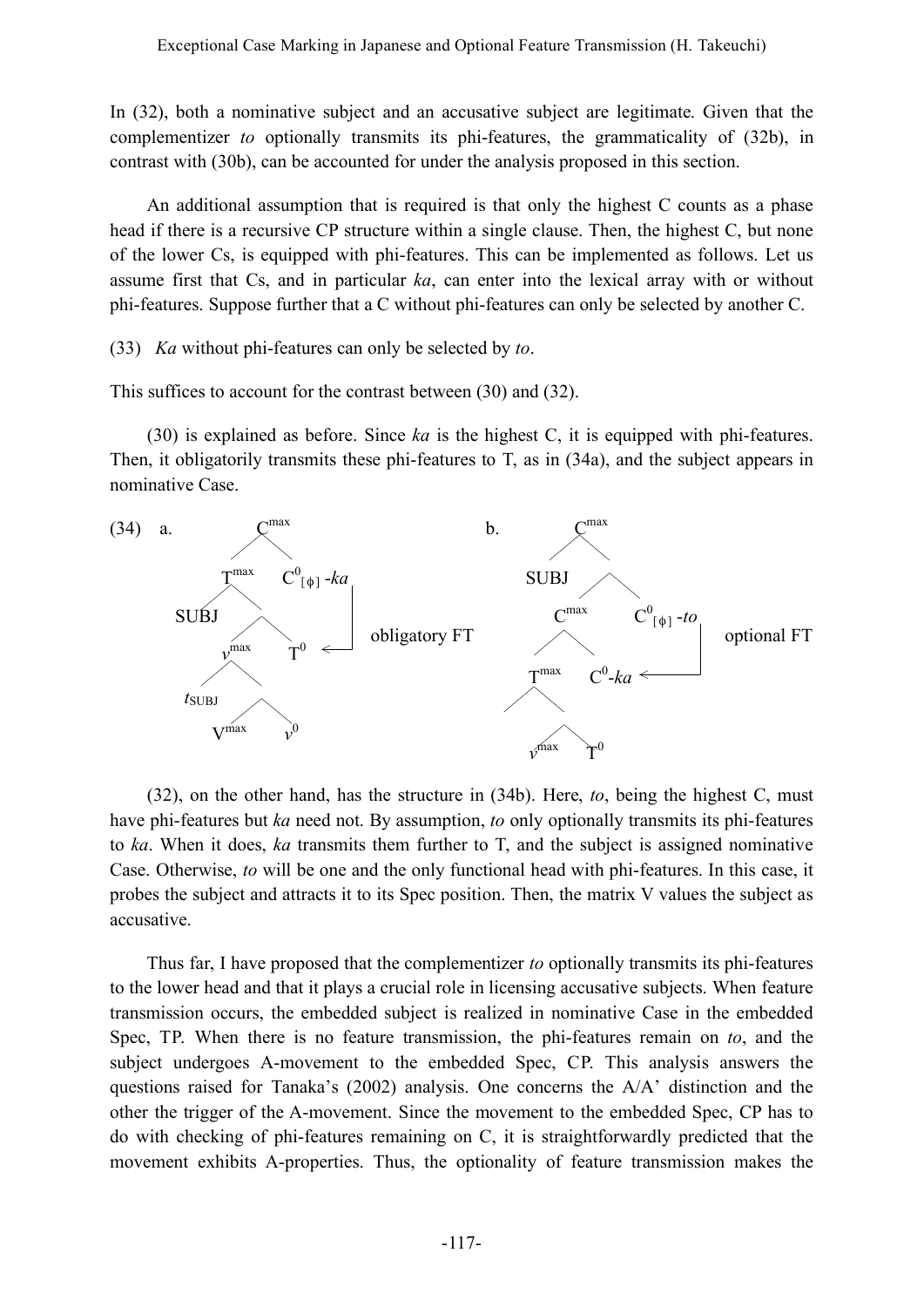movement to the relevant Spec, CP possible.

#### **4. A Comparative Perspective: ECM in Turkish**

In this section, I argue that the analysis proposed in Section 3 can also deal with the Turkish ECM. $8$  Typical examples of the Turkish ECM are shown in (35).  $9,10$ 

|  |                     | $(35)$ a. Pelin [sen- $\theta$ Timbuktu-ya git-ti-n |  | dive bil-iyor-mus.                |
|--|---------------------|-----------------------------------------------------|--|-----------------------------------|
|  | P-NOM you-NOM T-DAT |                                                     |  | $go-PAST-2sg$ COMP know-PROG-EVID |
|  |                     | 'Pelin knew that you went to Timbuktu.'             |  |                                   |

b. Pelin [sen-**i** Timbuktu-ya git-ti(-**n**) **diye**] bil-iyor-muş. P-NOM **you-ACC T-DAT** go-PAST(-2sg) COMP know-PROG-EVID

'Pelin thought that you went to Timbuktu.'

Turkish is a head-final language and an accusative subject is legitimate even though an overt complementizer, *diye*, is present. In addition, since the subject in the embedded clause can be nominative as well, its Case appears to be freely alternated. In these respects, ECM in Turkish is similar to the Japanese counterpart on the surface. Şener (2008), however, makes it clear that the Turkish ECM significantly differs from that in Japanese in its interpretation. More specifically, he shows that the accusative ECM subject in Turkish is construed as a topic.

The following subsection presents the similarities and differences between the Turkish ECM and the Japanese ECM, based on the observations in Şener (2008). Then, subsection 4.2 discusses how they are explained under the analysis in Section 3.

#### **4.1. The Accusative Subjects as Topics**

In this subsection, I go over Şener's (2008) arguments that the accusative subject in the Turkish ECM is located higher than Spec, TP and is construed as a topic. For the relatively higher position of the accusative subject, Şener provides a piece of evidence based on Condition A of the Binding Theory. The following examples are cited from Şener (2008).

 <sup>8</sup> All the Turkish data are taken from Şener (2008). See also Kornfilt (1977) and Zidani-Eroğlu (1997) for the discussion on the Turkish ECM.

<sup>&</sup>lt;sup>9</sup> The complementizer *dive* does not always occur in the Turkish ECM. More precisely, some ECM predicates select clausal complements with this complementizer, while the others select null-comp clausal complements. However, the CP complements in ECM behave alike regardless of whether *diye* is present.

<sup>&</sup>lt;sup>10</sup> An agreement morphology is obligatory on the embedded predicate with a nominative subject, while it is optional with an accusative subject. This phenomenon will be discussed in Şener and Takeuchi (in preparation).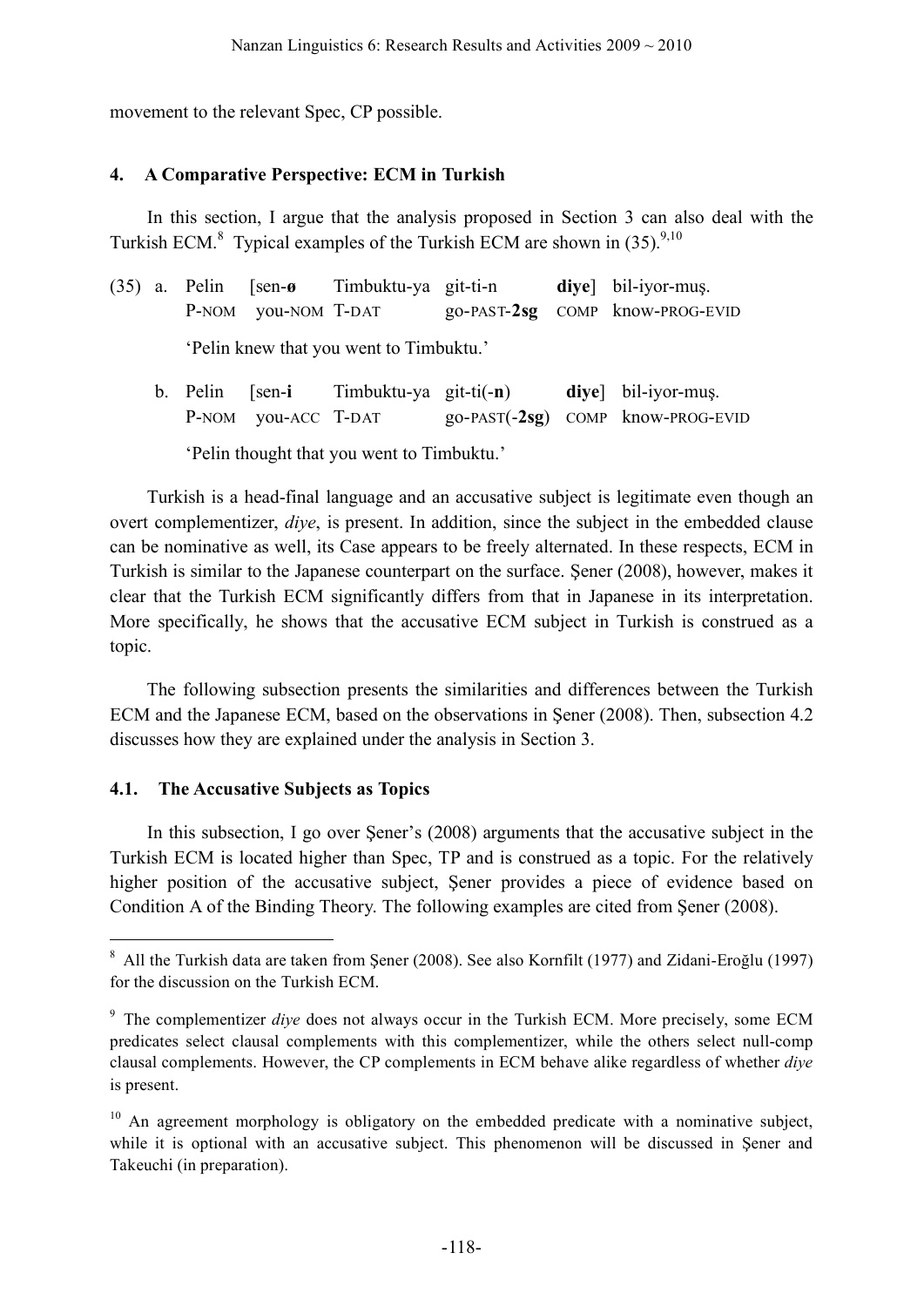- (36) a. \*Sen*<sup>i</sup>* [kendin-i*<sup>i</sup>* basarı-ya ulaş-mış-sın] san-ıyor-sun. you-NOM yourself-NOM success-DAT reach-2sg believe-PROG-2sg 'You believe yourself to have succeeded.'
	- b. \*Biz*<sup>i</sup>* [birbirimizi viski-yi iç-ti-k] san-ıyor-uz. we-NOM ourselves-NOM whisky-ACC reach believe-PROG-2sg 'We believe each other to have drunk the whisky.'
- (37) a. Sen*<sup>i</sup>* [kendin-i*<sup>i</sup>* basarı-ya ulaş-mış] san-ıyor-sun. you-NOM yourself-ACC success-DAT reach-2sg believe-PROG-2sg 'You believe yourself to have succeeded.'
	- b. Biz*<sup>i</sup>* [birbirimiz-i*<sup>i</sup>* viski-yi iç-ti-k] san-ıyor-uz. we-NOM ourselves-ACC whisky-ACC reach believe-PROG-2sg

'We believe each other to have drunk the whisky.'

(36) is out because the reflexive subject violates Condition A of the Binding Theory. On the other hand, such a violation is not incurred in (37) with the accusative subjects. That is, the binding domain of the reflexive subject is the matrix TP in (37), while it is the embedded TP in (36). Based on this, Şener (2008) concludes that the accusative subject is not located in Spec, TP, and hence is raised out of this position.

Recall that the Japanese ECM exhibits a similar paradigm with Condition B. The relevant examples (19) are repeated as (38).

- (38) a. ?John*i*-ga [CP [TP kare*i*-ga baka da] to] omot-teiru. J-NOM he-NOM fool COP COMP think-PROG 'John*<sup>i</sup>* thinks that he*<sup>i</sup>* is stupid.'
	- b. \*John*i*-ga [CP kare*i*-o [TP *t*SUBJ baka da] to] omot-teiru. J-NOM him-ACC fool COP COMP think-PROG

'John*<sup>i</sup>* thinks that he*<sup>i</sup>* is stupid.'

These examples show that the accusative subject in Japanese is also located in a position higher than the nominative subject, which I argued is Spec, CP. Thus, (36)-(38) suggest that the Turkish ECM and the Japanese ECM are similar in this respect.

However, there is a clear difference between Turkish and Japanese. Şener (2008) convincingly argues that the accusative subject is construed as a topic in Turkish. In what follows, I introduce two pieces of evidence from Şener (2008). One has to do with the distribution of accusative subjects in various discourse contexts and the other concerns the fact that NPIs cannot be accusative subjects.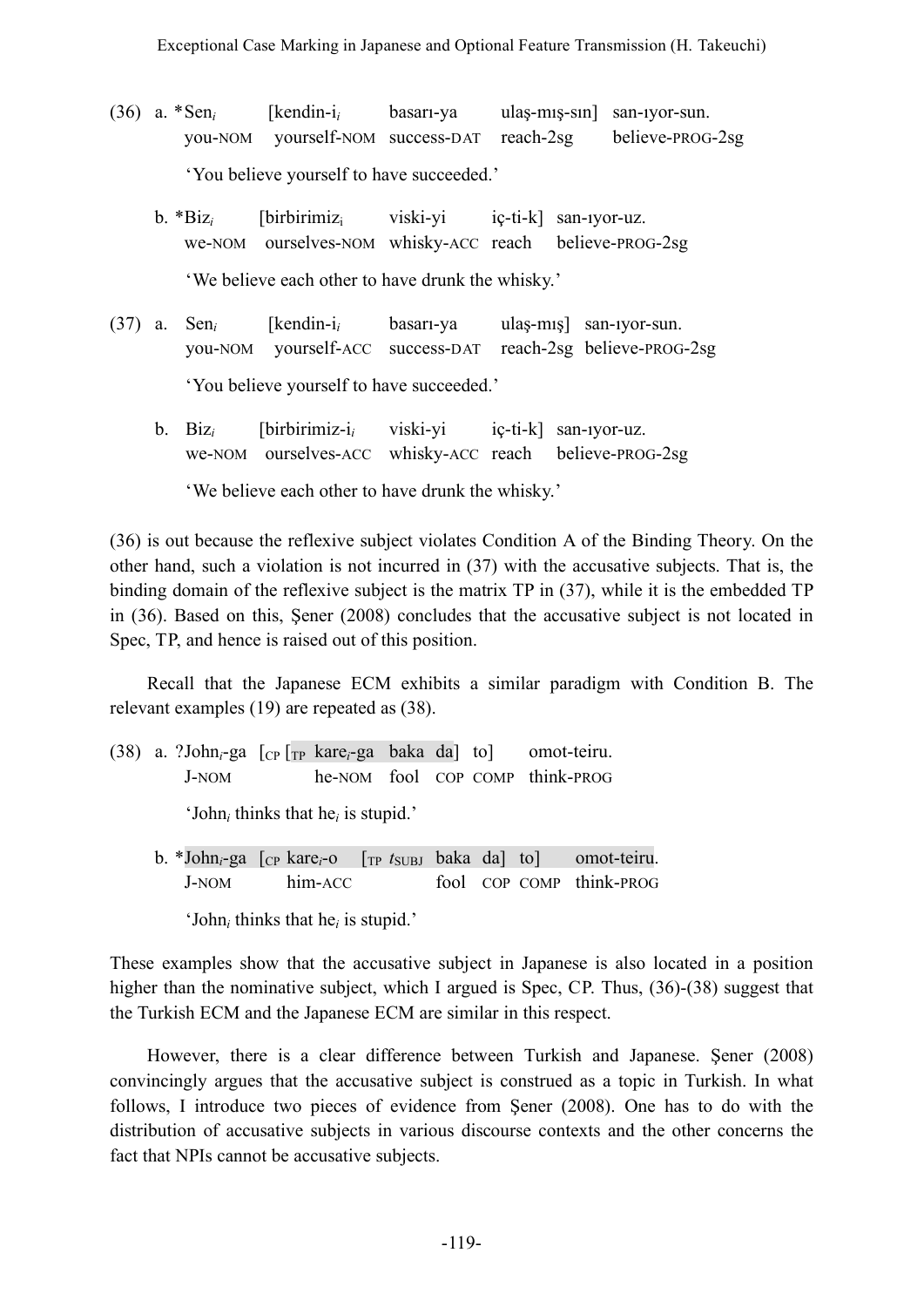First let us consider the interpretation of the Turkish ECM. Şener (2008) presents the following examples:

- (39) A: Do you know who showed up at Mert's party? B: I haven't asked Mert himself about it. But…
	- a. Pelin [Sinan-ø*<sup>F</sup>* git-ti diye] duy-muş. P-NOM S-NOM go-PAST COMP hear-PAST

'Pelin heard that Sinan went (to the party).'

b. #Pelin  $[\text{Sinan-1}^F \text{git-ti}]$ diye] duy-mus. P-NOM S-ACC go-PAST COMP hear-PAST

'Pelin heard that Sinan went (to the party).'

- (40) A: Do you know if everyone went to Mert's party? B: I haven't talked to Mert but…
	- a. Pelin [*yalnızca* Sinan-ø*CF* git-ti diye] duy-muş. P-NOM only S-NOM go-PAST COMP hear-PAST

'Pelin heard that only Sinan went (to the party).

b. #Pelin [*yalnızca* Sinan-ı diye] duy-mus. P-NOM only S-ACC go-PAST COMP hear-PAST

'Pelin heard that only Sinan went (to the party).

Sener (2008) observes that only (39a) and (40a) are appropriate as answers for the questions in A. On the other hand, with an accusative subject, (39b) and (40b) are grammatical but unsuitable as answers in this context. Assuming that the element in the answer corresponding to the *wh*-phrase in the question is a focus (contrastive focus in the case of (40)), Şener (2008) argues that (39b) and (40b) are inappropriate because accusative subjects cannot be construed as foci.

Then, what interpretation does an accusative subject receive? Şener (2008) goes on to show that it is appropriate in contexts where it is construed as a topic. Consider the following data:

- (41) A: What about John? Did Pelin tell you what he ate at the party? B: I didn't know about John, but…
	- a. Pelin [Mete-ø*CT* istakoz-dan*CF* diye] duy-muş. P-NOM M-NOM lobster-ABL eat-PAST COMP hear-PAST

'Pelin heard that Mete ate the lobster (at the party).'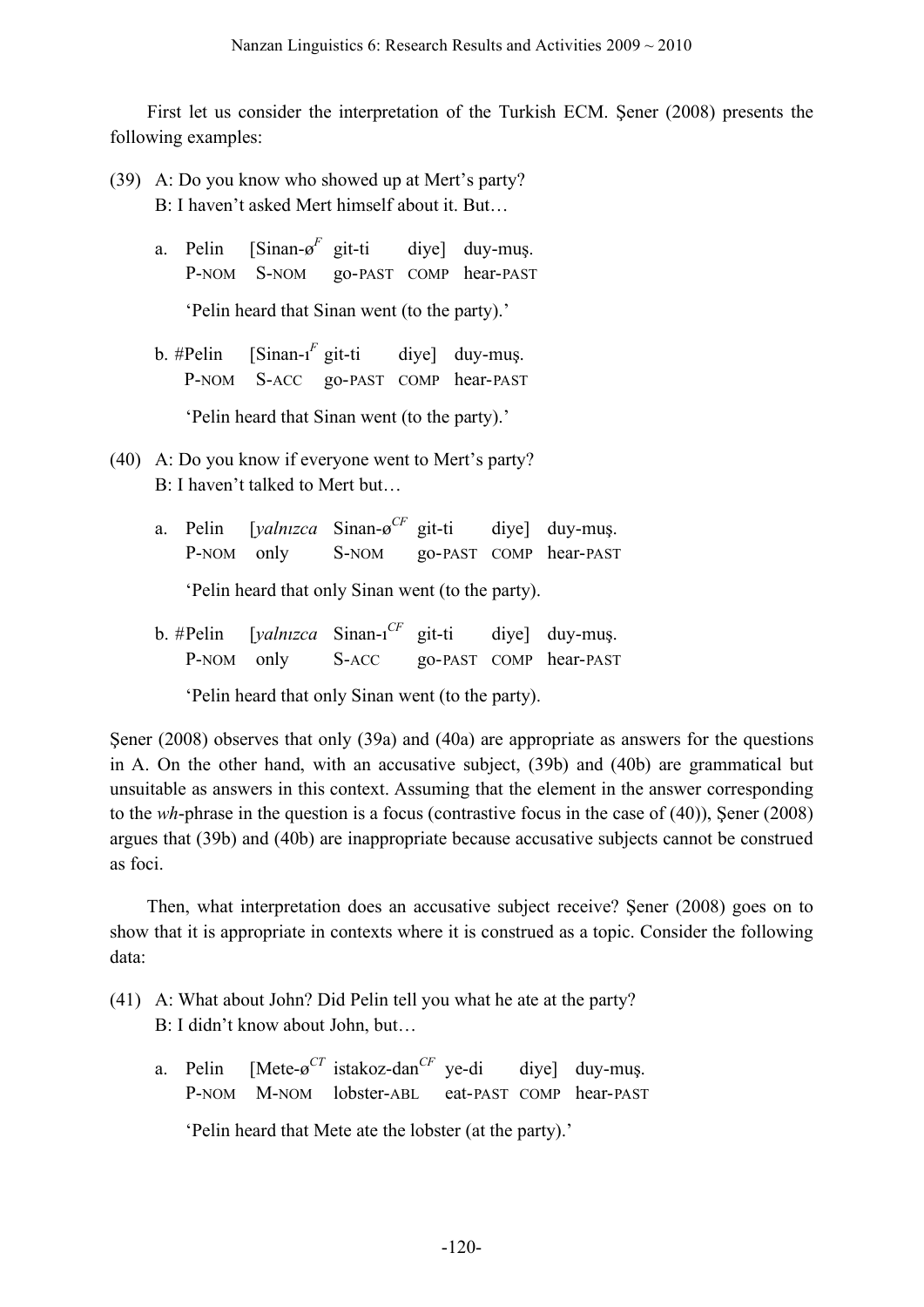b. Pelin [Mete-yi*CT* istakoz-dan*CF* ye-di diye] duy-muş. P-NOM M-ACC lobster-ABL eat-PAST COMP hear-PAST

'Pelin heard that Mete ate the lobster (at the party).'

In (41), A asks B what John ate at the party. B does not know what John ate at the party but B knows that Mete ate the lobster. In this case, *Mete* is a contrastive topic, rather than a focus, and it can appear in nominative or accusative Case. Based on observations of this kind, Şener (2008) hypothesizes that an accusative ECM subject is construed as a topic.

It is noteworthy that the accusative ECM subject in Japanese does not have this restriction on the interpretation. Relevant Japanese data are shown in  $(42)$  and  $(43)$ .<sup>11</sup>

- (42) A: Do you know who is the most stupid in Aoi's class? B: I haven't asked Aoi herself about it. But…
	- a. Taroo-wa [Yuki-ga itiban baka da to] omot-tei-ta yo. T-TOP Y-NOM most stupid COP COMP think-PROG-PAST PRT 'Taro thought that Yuki is the most stupid.'
	- b. Taroo-wa [Yuki-o itiban baka da to] omot-tei-ta yo. T-TOP Y-ACC most stupid COP COMP think-PROG-PAST PRT 'Taro thought that Yuki is the most stupid.'
- (43) A: Do you know if everyone in Aoi's class is stupid? B: I haven't talked to Aoi but…
	- a. Taroo-wa [Yuki-dake-ga baka da to] sinzite-i-ta yo. T-TOP Y-only-NOM stupid COP COMP believe-PROG-PAST PRT 'Taro believed that only Yuki is stupid.'
	- b. Taroo-wa [Yuki-dake-o baka da to] sinzite-i-ta yo. T-TOP Y-only-ACC stupid COP COMP believe-PROG-PAST PRT 'Taro believed that only Yuki is stupid.'

In (42) and (43), the embedded subjects are interpreted as a focus and as a contrastive focus, respectively. If accusative subjects in Japanese should be construed as topics, (42b) and (43b) would be predicted to be inappropriate as answers just like their Turkish counterparts in (39b) and (40b), which is not the case. Thus, accusative ECM subjects in Japanese need not be construed as topics.

 $11$  The Japanese ECM is most natural when the embedded predicate is "stative", according to Kuno (1976) and Kawai (2006). Because of this restriction, it is impossible to examine exact counterparts of Şener's (2008) Turkish examples in Japanese.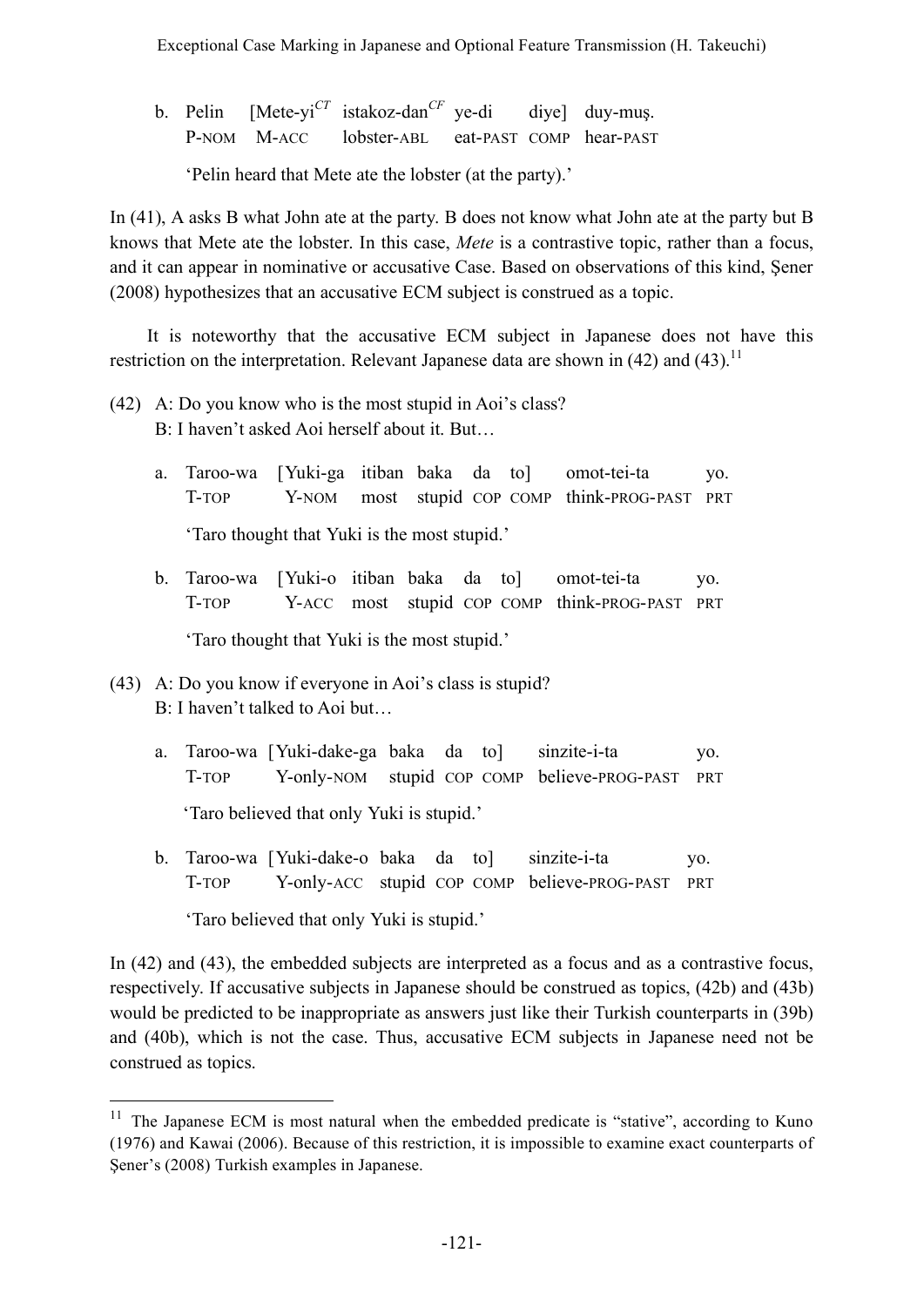The other evidence that Şener (2008) presents for the topichood of accusative ECM subjects in Turkish concerns the distribution of NPIs. He points out that an NPI can be a nominative subject but not an accusative subject, as shown in (44)-(45).

(44) a. *pro* [kimse-ø gel-me-di diye] duy-du-m. [anybody-NOM go-NEG-PAST COMP hear-PRES-1sg

'I have heard that nobody came.'

b. *pro* [kimse-ø gel-di diye] duy-ma-dı-m. [anybody-NOM go-PAST COMP hear-NEG-PRES-1sg

'I haven't heard that anybody came.'

- (45) a. \*Pelin [**kimse-yi** bu kitab-ı oku-ma-dı diye] bil-iyor. P-NOM anybody-ACC this book-ACC read-NEG COMP know-PRES-2pl 'Pelin thinks that nobody read this book.'
	- b. \*Pelin [**kimse-yi** Timbuktu-ya git-ti diye] duy-ma-dı. P-NOM anybody-ACC T-DAT go-PAST COMP hear-NEG-PRES

'Pelin hasn't heard that anybody went to Timbuktu.'

(44) shows that the NPI with nominative Case, *kimse*, can occur in the embedded subject position, regardless of whether a negation is attached to the embedded predicate or the matrix predicates. On the other hand, (45) shows that the NPI cannot be an ECM subject with accusative Case, no matter which predicate a negation is attached to.

Şener (2008) argues that (45) is out due to the unavailability of NPI topicalization. Consider the following examples:

- (46) a. \*Kimse*i*-yi, Pelin *ti* öp-me-di. anybody-ACC P-NOM kiss-NEG-PAST 'Pelin did not kiss anybody.'
	- b. Pelin kimse-yi öp-me-di. P-NOM anybody kiss-NEG-PAST

'Pelin did not kiss anybody.'

(46a), which would be derived from (46b) through topicalization, is ungrammatical. This shows that an NPI cannot be a topic in Turkish. Thus, given that the accusative ECM subject is a topic in Turkish, the ungrammaticality of  $(46a)$  is straightforwardly accounted for.<sup>12</sup>

 $12$  It is difficult to construct Japanese examples that would correspond to (44) and (45), because NPIs in Japanese cannot carry a Case particle.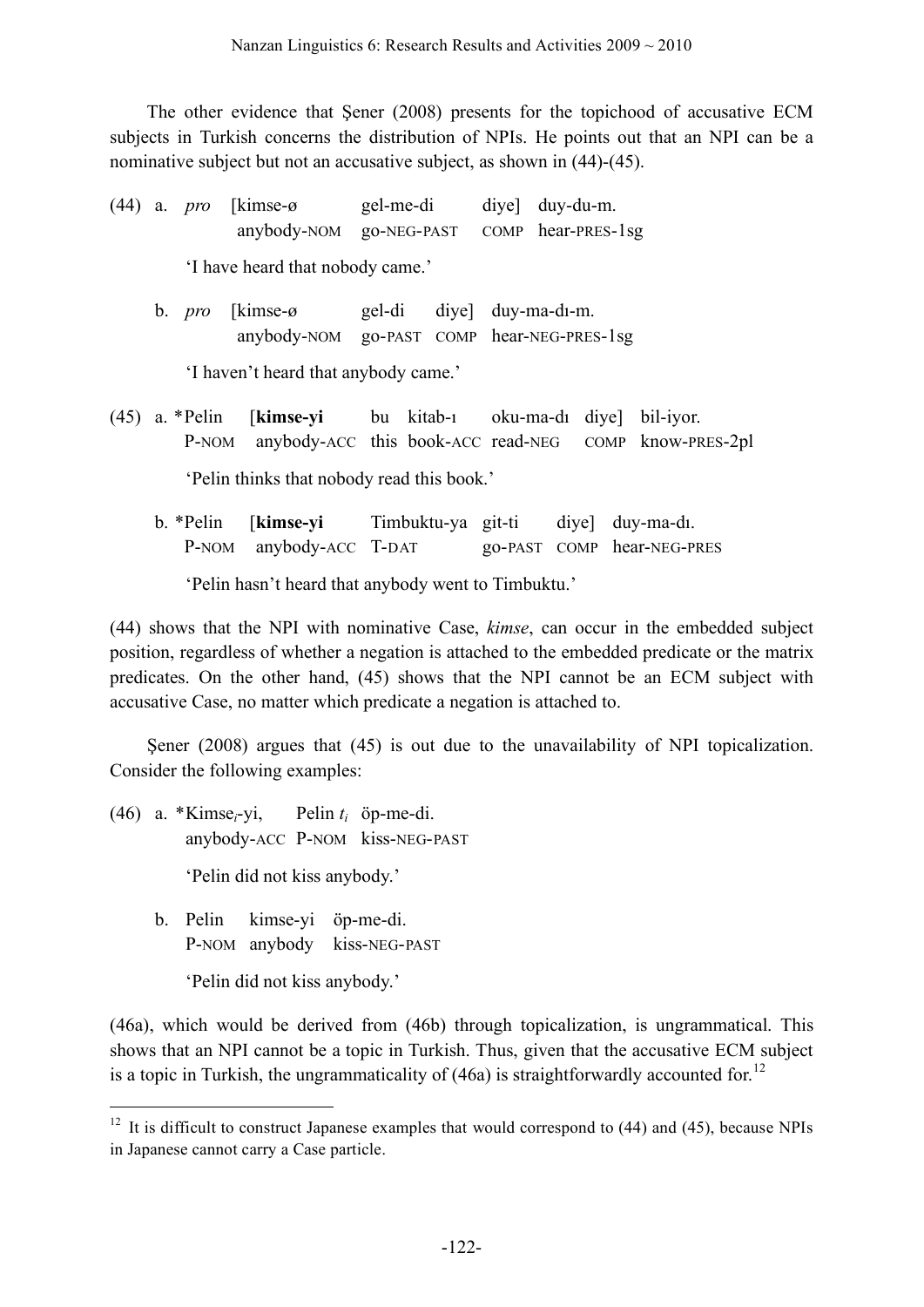In this subsection, I discussed Şener's (2008) observations on the Turkish ECM. They make it clear that an accusative ECM subject is located in a position higher than that of nominative subjects and it must be construed as a topic. In the following subsection, I discuss Şener's (2008) analysis and suggest an extension that enables us to pursue a micro-parameter that distinguishes Turkish and Japanese.

### **4.2. Şener's (2008) Analysis and its Extension**

As shown above, accusative ECM subjects in Turkish are construed as topics. Yet, not all topic phrases can be marked with accusative Case in ECM contexts. Şener (2008) observes that the distribution of the accusative subjects exhibits locality, as illustrated in (47).

- (47) *Co-occurrence with Non-Accusative Topic* A: Does Pelin know what Filiz gave Mert? B: Well, he didn't know about what Filiz gave Mert, but…
	- a. Pelin [Serkan-i *CT* Nilufer-e *CT* bir mix kaset ver-di] san-ıyor-muş. P-NOM S-ACC N-DAT a-mixed-tape give-PAST believe

'Pelin believes that Serkan gave Nilufer a mixed-tape.'

b. \*Pelin [Nilufer-e *CT* Serkan-i *CT* bir mix kaset ver-di] san-ıyor-muş. P-NOM N-DAT S-ACC a-mixed-tape give-PAST believe

'Pelin believes that Serkan gave Nilufer a mixed-tape.'

In (47), two topics are contained in the embedded clause. In the grammatical (47a), the accusative subject precedes the indirect object with dative Case. On the other hand, the example becomes ungrammatical when the dative indirect object precedes the accusative subject as in (47b). On the basis of these data, Şener (2008) concludes that accusative Case is valued by the matrix predicate and that the valuation of accusative Case is blocked by the intervening dative phrase in (47b).

Based on this and the observations discussed in the preceding subsection, Şener (2008) hypothesizes that topicalization is crucially involved in the accusative Case checking in the Turkish ECM. He proposes that the accusative ECM subject moves out of TP, and occupies the embedded Spec, TopP. The structure is shown in (48).

(48) 
$$
\left[\begin{array}{cc} \sqrt{2} & \sqrt{2} \\ \sqrt{2} & \sqrt{2} \end{array} \right]
$$
 [VP...  $\left[\begin{array}{cc} \sqrt{2} & \sqrt{2} \\ \sqrt{2} & \sqrt{2} \end{array} \right]$  [VP] [VP] [VP] [VP] [VP] [VP] [VP] [VP] [VP]

(i) Taroo-wa [Hanako-*sika* (\*-ga / \*-o) baka da to] omot-tei-nai. T-TOP H-only  $-H\text{-NOM}/$  -ACC stupid COP COMP think-PROG-NEG

'Taro thinks that only Hanako is stupid.'

<u>.</u>

Therefore, it is impossible to distinguish between ECM and non-ECM cases.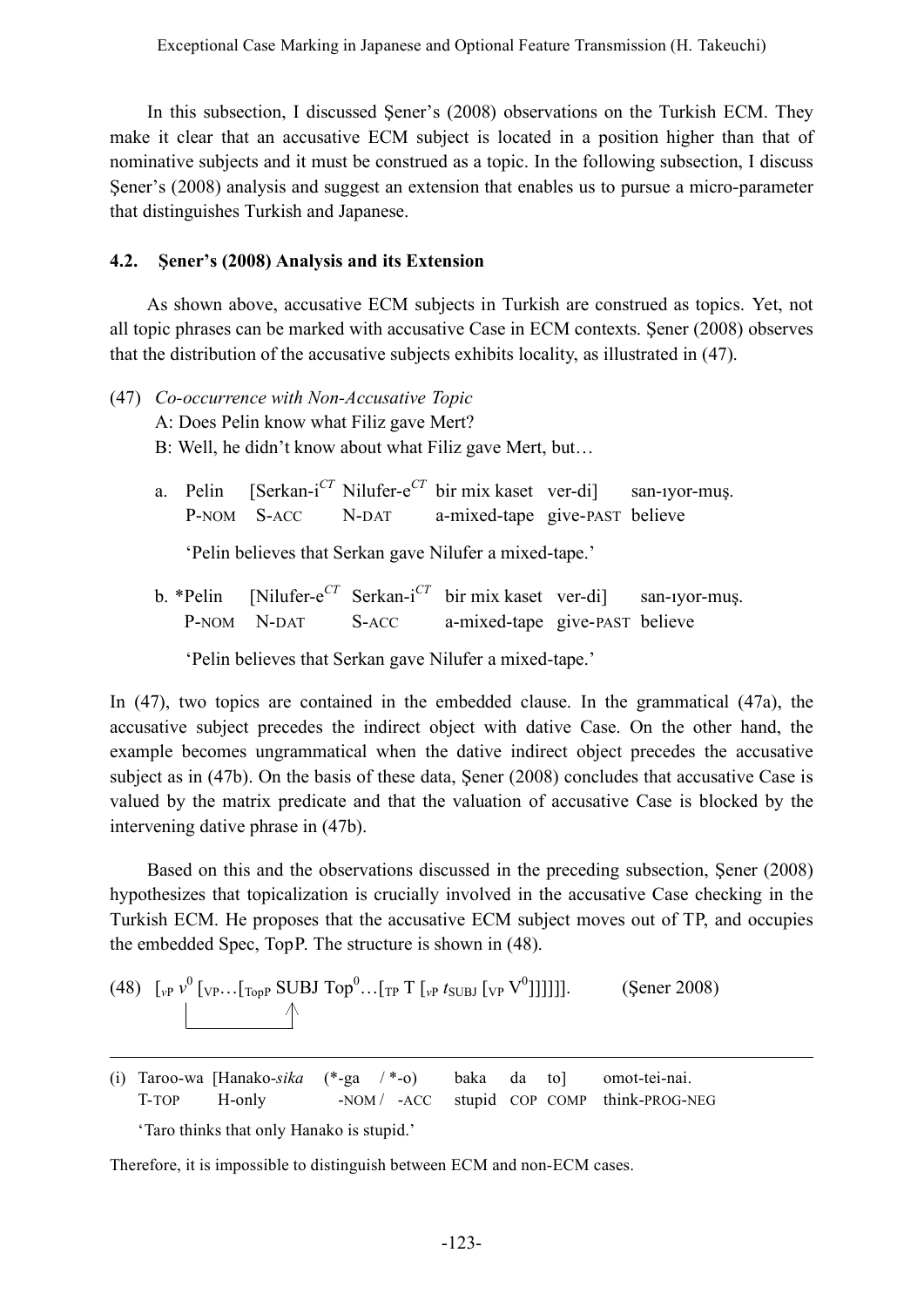Assuming that TopP is a part of the recursive CP complex, Şener (2008) argues that this movement enables the subject to be marked with accusative Case. Suppose that the PIC constrains the domain of the Agree relation. When TopP is the complement of the matrix verb, its Spec position is accessible to a higher probe,  $v^0$ , and thus the subject can be valued as accusative in this position.

Şener presents the contrast in (49) as supporting evidence for this analysis.

- (49) a. Pelin [Mert-ø kim-e vur-du diye] sor-du et-ti. P-NOM M-NOM who-DAT hit-PAST COMP ask-PAST do-PAST 'Pelin asked who Mert hit.'
	- b. \*Pelin [Mert-i kim-e vur-du diye] sor-du et-ti. P-NOM M-ACC who-DAT hit-PAST COMP ask-PAST do-PAST 'Pelin asked who Mert hit.'

In (49), a *wh*-phrase is contained in the embedded clause. The *wh*-phrase can take embedded scope in (49a), as the English translation indicates. However, this interpretation is impossible with the accusative subject as in (49b). Sener (2008) argues that this contrast follows from the analysis of ECM shown in (48). But before presenting his account, let me briefly introduce two assumptions that he adapts. One concerns the recursive structure of CP and the other has to do with the *wh*-strategy in Turkish.

First, following Rizzi (1997), Şener assumes that CP in Turkish can be divided into segmental projections as follows:<sup>13</sup>

(50) [ForceP [TopicP [FocusP [FinP [TP…] Fin] Foc] Top] Force]. (Rizzi 1997)

Şener assumes that the *wh*-operator occupies Spec, ForceP and the element which is construed as a topic is located in Spec, TopP. The other assumption has to do with the *wh*-strategy in Turkish. Şener (2008) assumes that *wh*-phrases in Turkish are construed *in situ* by unselective binding by an phonologically empty operator in the relevant Spec, CP.

Given those two assumptions, the contrast in (49) is accounted for in the following way. Since the scope of the *wh*-phrase in (49) is the embedded clause, the empty operator occupies the embedded Spec, ForceP, which is the highest projection in the CP system, and it unselectively binds the *wh*-phrase *in situ*. The structure is shown in (51).

 $(51)$   $\left[ {}_{v}P v^{0} \left[ {}_{\text{ForceP}} Op_{i} \dots {}_{\text{TopP}} \dots {}_{\text{Mert}} \dots w_{h} \text{-phrase}_{i} \dots {}_{\text{M}} \right] \right]$ .

In (49a), the embedded T values nominative Case on the embedded subject, *Mert*. (49b), on

 <sup>13</sup> (50) differs slightly from what Rizzi (1997) proposes for Italian. See Rizzi (1997) for detailed discussion of the structure of CPs.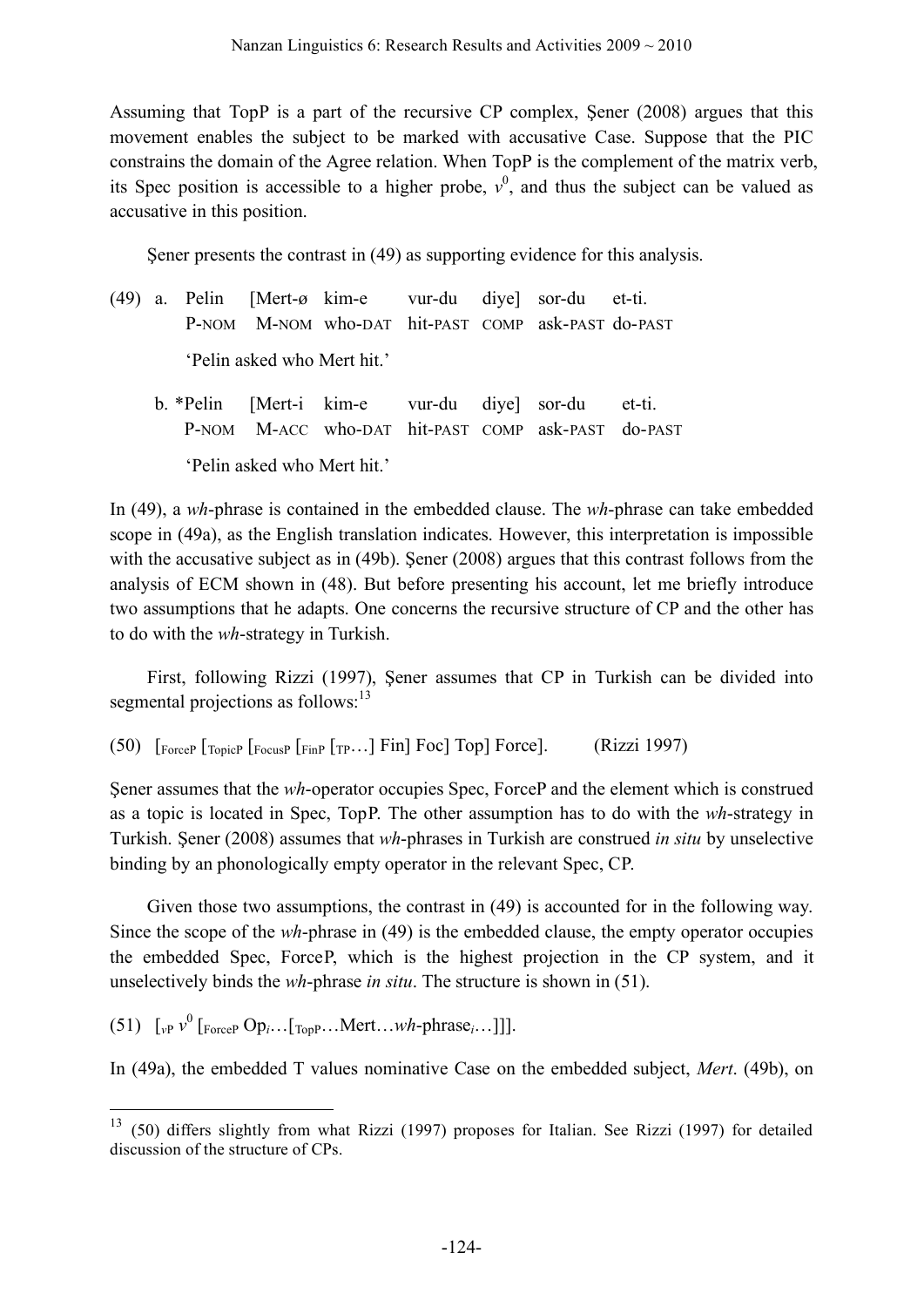the other hand, is ungrammatical with the interpretation in which the scope of the *wh*-operator is the embedded clause. Notice that in the structure in (51), the empty operator intervenes between the Case licenser,  $v^0$ , and the accusative subject occupying the embedded Spec, TopP. Şener (2008) argues that Spec, TopP is not accessible from  $v^0$  in this configuration because the position is contained in the complement of a phase head, Force<sup>0</sup>. Thus, accusative Case checking fails and (49b) is ungrammatical.<sup>14</sup>

Although Şener's (2008) proposal elegantly accounts for his data, it shares the same problems with Tanaka's (2002) analysis of the Japanese ECM, as it also relies on movement to Spec, CP. In the Turkish case, the motivation for the movement of an ECM subject is clear: as it is a topic, it moves to Spec, TopicP. However, the subject could be valued as nominative in Spec, TP, and it is not clear why it can postpone Case checking until it reaches the final landing site. An additional potential problem concerns the locality of the movement to Spec, TopicP. Topicalization in Turkish is not limited to subjects. Thus, (52a) is perfectly grammatical.

- (52) a. Mete*i*-yi, Pelin *ti* öp-me-di. M-ACC P-NOM kiss-NEG-PAST 'Pelin did not kiss Mete.'
	- b. Pelin Mete-yi öp-me-di. P-NOM M-ACC kiss-NEG-PAST 'Pelin did not kiss Mete.'

(52a) is derived from (52b) via topicalization of the object. Then, it is predicted that any phrase may move to Spec, TopicP and be checked for accusative Case. But the Turkish ECM, like ECMs in other languages, is limited to the embedded subject. Although Şener (2008) addresses these questions, he does not offer satisfactory answers. In the remainder of this section, I argue that they can receive a straightforward account if his analysis is incorporated

<sup>&</sup>lt;sup>14</sup> In fact, the Japanese ECM also exhibits a similar restriction for an independent reason. Consider the following examples.

|                                | (i) a. Taroo-wa $\lceil_{CP} \rceil_{CP}$ $\lceil_{TP}$ dare-ga baka] ka] to]<br>T-TOP |         |                                                                                                                                          |               |  |  | tazune-ta.<br>who-NOM stupid Q COMP inquire-PAST |  |  |
|--------------------------------|----------------------------------------------------------------------------------------|---------|------------------------------------------------------------------------------------------------------------------------------------------|---------------|--|--|--------------------------------------------------|--|--|
|                                | 'Taro inquired who is stupid.'                                                         |         |                                                                                                                                          |               |  |  |                                                  |  |  |
|                                | b. *Taroo-wa<br>T-TOP                                                                  | who-ACC | $\begin{bmatrix} \n\text{C}P \text{ dare-o} \n\end{bmatrix}$ $\begin{bmatrix} \n\text{C}P \text{[rp baka]} \text{ka} \n\end{bmatrix}$ to | stupid Q COMP |  |  | tazune-ta.<br>inquire-PAST                       |  |  |
| 'Taro inquired who is stupid.' |                                                                                        |         |                                                                                                                                          |               |  |  |                                                  |  |  |

In (ia) the *wh*-phrase can take the embedded scope, whereas it cannot in (ib). On the assumption that *wh*-phrases must be in the domain of the question marker, *ka*, it follows that (ib) is out with the relevant interpretation because the accusative ECM subject is licensed in a projection higher than that of *ka*.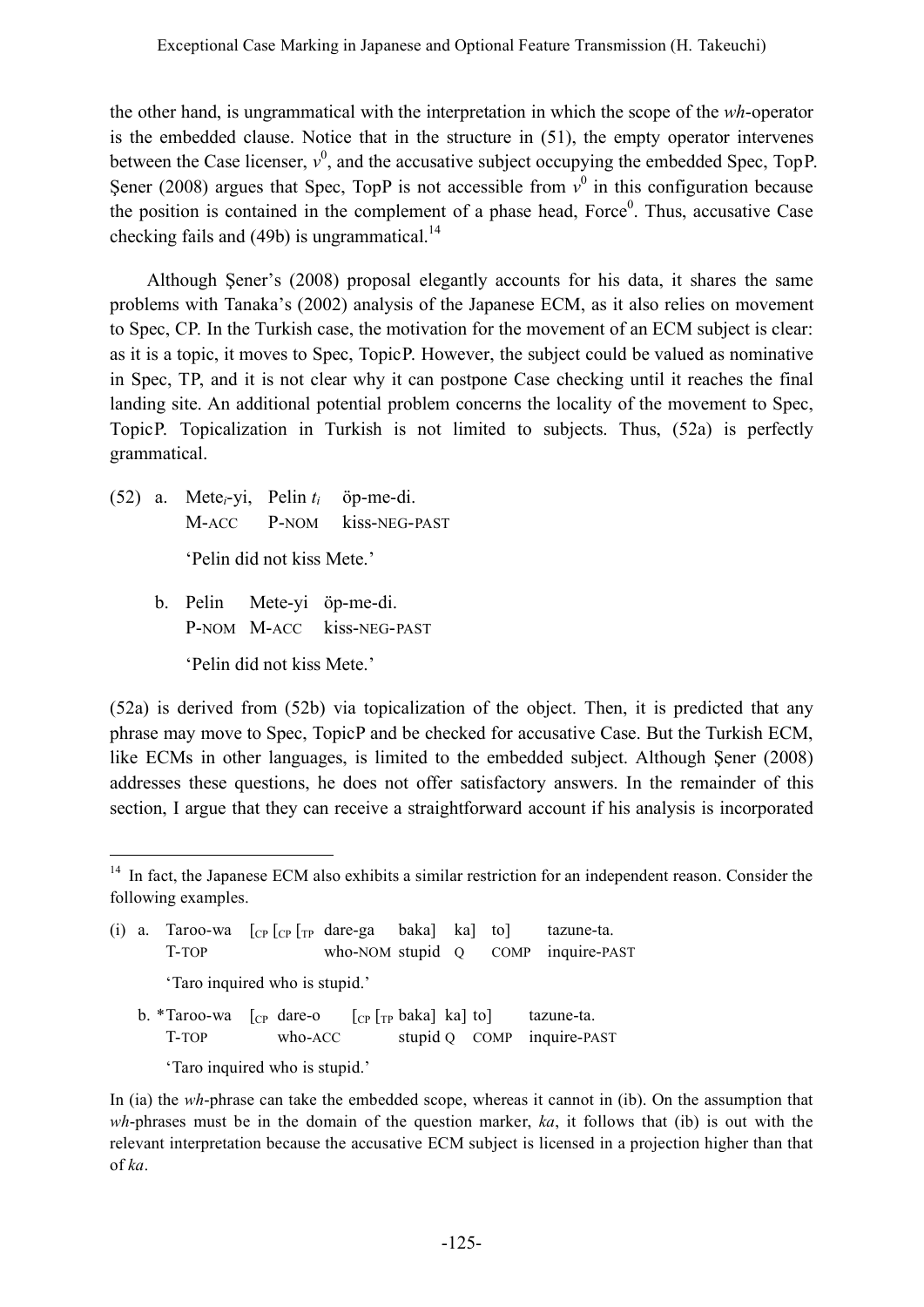with the optional feature transmission mechanism proposed for the Japanese ECM.

Recall that in the Japanese ECM, the complementizer, *to*, only optionally transmits phi-features and when it does not, the accusative subject undergoes A-movement to Spec, CP in order to check the phi-features off. In the Turkish case, then, if the Topic head can retain phi-features, it can trigger A-movement to its Spec. Hence, I propose then that the Topic head optionally transmits phi-features in Turkish.

(53) FT from Top<sup>0</sup> is optional in Turkish, whereas FT from the  $C^0$  *to* is optional in Japanese.

Given (53), the Case alternation in (35), repeated in (54), is accounted for. The relevant derivations are shown in (55). (55a) and (55b) correspond to (54a) to (54b), respectively.

(54) a. Pelin [sen-**ø** Timbuktu-ya git-ti-n **diye**] bil-iyor-muş. P-NOM you-NOM T-DAT go-PAST-2sg COMP know-PROG-EVID 'Pelin knew that you went to Timbuktu.'

b. Pelin [sen-**I** Timbuktu-ya git-ti(-**n**) **diye**] bil-iyor-muş. P-NOM you-ACC T-DAT go-PAST(-2sg) COMP know-PROG-EVID

'Pelin thought that you went to Timbuktu.'



In (55a), feature transmission applies from Top<sup>0</sup> to  $T<sup>0</sup>$ , and T<sup>0</sup> becomes capable of licensing nominative Case.<sup>15</sup> Thus, (54a) is derived with nominative Case on the embedded subject. On the other hand, (54b) is derived when feature transmission does not occur from  $\text{Top}^0$  to  $\text{Fin}^0$ as in  $(55b)$ . In this case, phi-features remain on  $Top<sup>0</sup>$  and thus, the subject undergoes A-movement to the embedded Spec, TopP to check the phi-features off. Then, the matrix V, which inherits phi-features from the matrix  $v^0$ , values the accusative Case of the embedded subject in the phase edge.

This section has shown that the analysis demonstrated in Section 3 can be extended to

<sup>&</sup>lt;sup>15</sup> I assume that the heads in C complex obligatorily transmit phi-features except for Top<sup>0</sup> in Turkish. More specifically, when Top<sup>0</sup> transmits phi-features to Fin<sup>0</sup>, Fin<sup>0</sup> obligatorily transmits them to T<sup>0</sup>. Given the assumption in Section 3 that only the highest C is equipped with phi-features,  $Fin^0$  itself does not enter the structure with its own phi-features.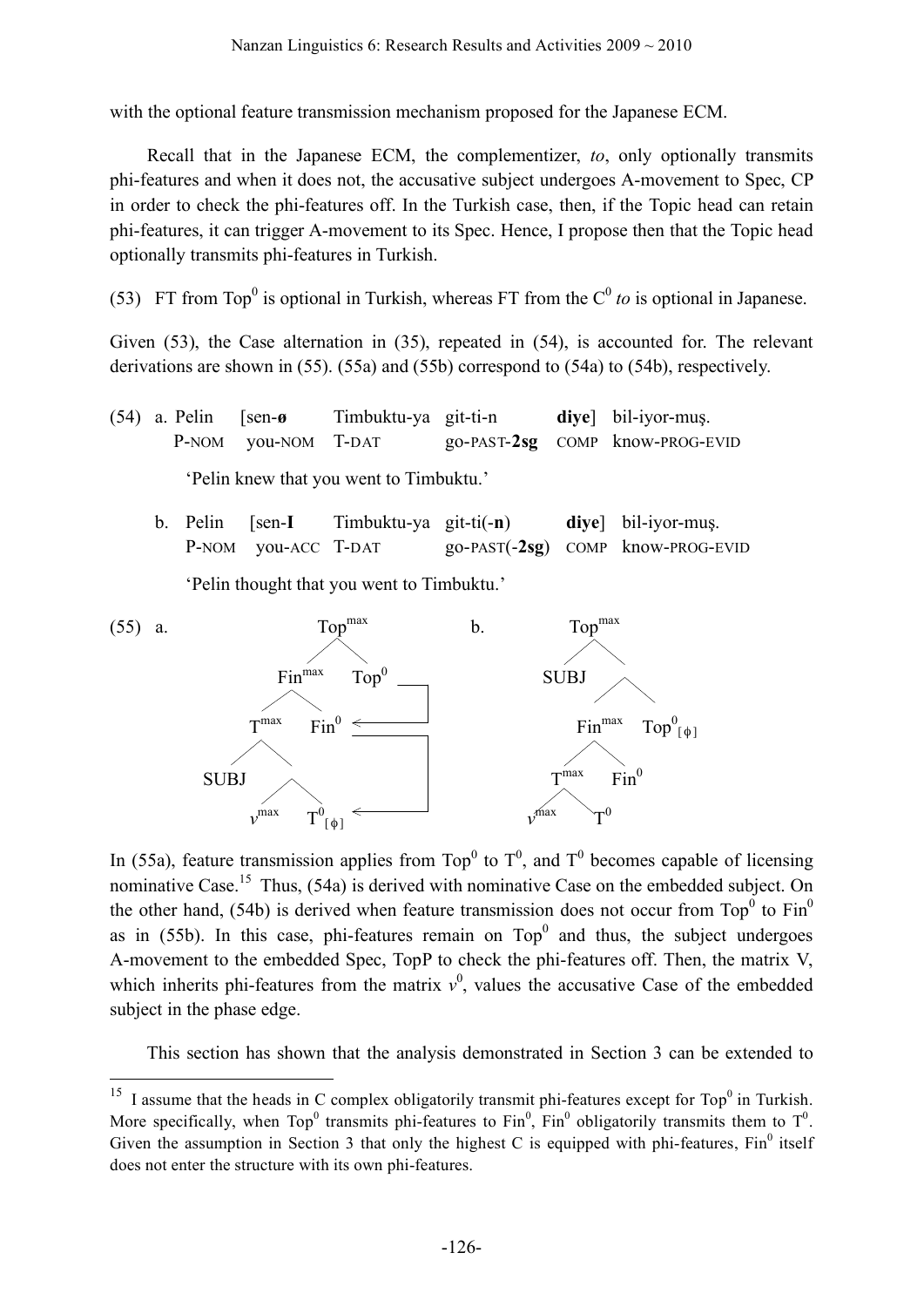the Turkish ECM with the proposal that the Topic head optionally transmits phi-features in Turkish. Recall that ECMs in Turkish and Japanese are quite similar, the only notable difference being that the ECM subjects in Turkish are construed as topics. This is captured by the analysis suggested here. In both languages, the ECM subject can move to Spec, CP because there is a C that transmits phi-features only optionally. The relevant C is Topic in Turkish, and hence, ECM subjects are construed as topics. There is no such restriction in the case of Japanese because the relevant C is *to*, which is not a Topic head.

## **5. Conclusion**

In this paper, I have proposed an analysis of the Japanese ECM. I argued that feature transmission from the complementizer *to* is optional, and this makes A-movement to the embedded Spec, CP possible. Further, building on Şener's (2008) analysis of the Turkish ECM, I have proposed the micro-parameter in (53), repeated here as (56).

(56) FT from Top<sup>0</sup> is optional in Turkish, whereas FT from the  $C^0$  *to* is optional in Japanese.

The proposal in this paper has a few consequences. First, it predicts that there will be languages in which an ECM subject is obligatorily construed as a focus if the micro-parameter can set  $Foc^0$  to be a  $C^0$  that optionally transmits its phi-features. Second, it might help determine the precise mechanism of Transfer. It is customarily assumed, as in Chomsky (2008), that the complement of the head of a phase is transferred to the interpretative components upon the completion of the phase. According to this view, when the entire embedded CP in the Turkish and Japanese ECM constructions is completed, the complement of its head should immediately get transferred. However, since it contains copies of the subject that has moved to Spec, CP and these copies are yet to be checked for Case, the derivation would presumably crash. I leave the examination of these consequences for future research.

## **References**

- Authier, J.-M. (1991) "V-governed expletives, case theory, and the projection principle," *Linguistic Inquiry* 22: 721-740.
- Bruening, B. (2001) "Raising to Object and Proper Movement," unpublished ms., University of Delaware.
- Chomsky, N. (1998) "Minimalist inquiries: The framework," *MIT Occasional Papers in Linguistics 15*. Reprinted in R. Martin, D. Michaels, and J. Uriagereka, eds., 2000. *Step by Step: Essays on Minimalism in honor of Howard Lasnik*. MIT Press, Cambridge, Mass.
- Chomsky, N. (2001) "Derivation by Phase," In M. Kenstowicz, ed., *Ken Hale: A Life in Language*. MIT Press, Cambridge, Mass.
- Chomsky, N. (2004) "Beyond Explanatory Adequacy," In A. Belleti, ed., *Structures and Beyond: The Cartography of Syntactic Structures, vol.* 3. Oxford University Press, Oxford.
- Chomsky, N. (2005) "Three factors on language design," *Linguistic Inquiry* 36: 1-22.